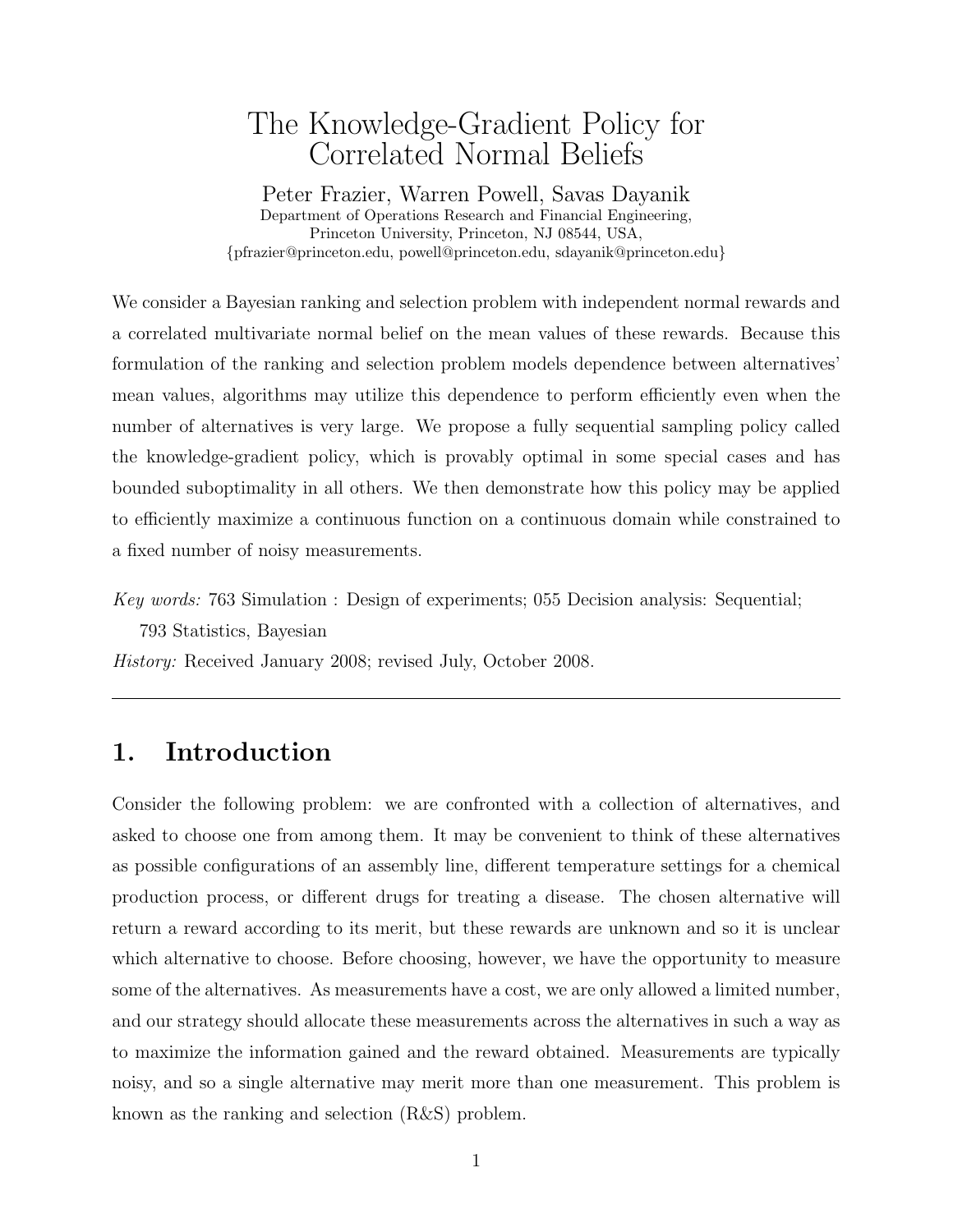The R&S problem is ubiquitous in application. Consider the following short list of examples chosen from the long list that could be enumerated:

- We wish to choose the dosage level for a drug with the median aggregate response in patients. This dosage level is desirable because it achieves the positive effect of the drug while minimizing side effects. Similarly, we might wish to find the dosage level maximizing some utility function which is increasing in positive drug response and decreasing in negative drug response. The set of dosage levels from which to choose is finite because only finitely many amounts of a drug can be easily distributed and administered to patients.
- We wish to select the fastest path through a network subject to traffic delays by sampling travel times through it. This network might be a data network through which we would like to transmit packets of data, or a network of roads through which we would like to route vehicles.
- In the early stages of drug discovery, pharmaceutical companies often perform robotically automated tests in which chemical compounds are screened for effectiveness against a particular disease. These tests, in which surviving diseased and non-diseased cells are counted after exposure to a compound, are performed on a large number of chemical compounds from which a small number of candidates will be selected.
- We wish to measure heat or pollution at discrete points in a continuous medium to ascertain which of the finitely many discrete locations have the highest levels.

Common to these examples is the characteristic of dependence, by which we mean that when we measure one alternative, we learn something about the others. In the drug dosage example, drug response is generally increasing in dosage. In the network example, each congested link slows travel times along all paths that share it. In the drug development example, chemically related compounds often have similar effects. In the pollution example, pollution levels at nearby locations are correlated. In this article, we introduce a fully sequential sampling technique called the correlated knowledge-gradient (KG) policy which takes advantage of this dependence in the prior belief to improve sampling efficiency.

While each of the examples has correlation in the *belief*, we will assume that any measurement errors are independent. This may require additional assumptions in some of the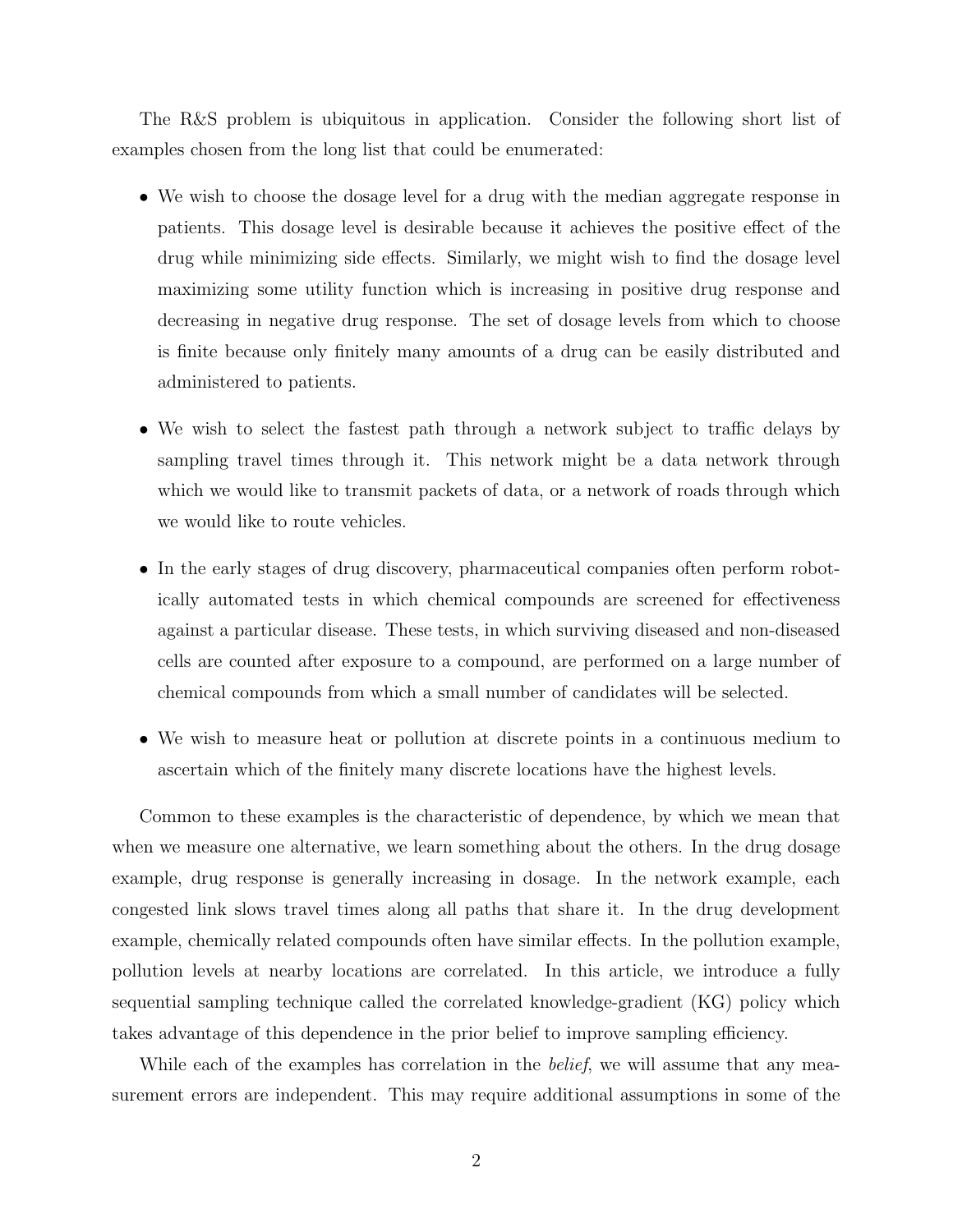examples. For example, in the continuous medium and network path examples, we assume that measurements are taken sufficiently far apart from each other in time that measurement noise can be assumed independent. In the drug discovery example, we assume that there are no confounding factors like a time-varying laboratory temperature that would induce correlated measurement noise.

The R&S and experimental design literature has devoted the most attention to our problem class (see Bechhofer et al. (1995) for a comprehensive treatment of R&S, and Fu (2002); Swisher et al. (2003) for a review of R&S within the simulation community). Within this literature, the techniques that most successfully exploit dependence are variance-reduction techniques for simulation (Law and Kelton, 2000), which include control variates (Nelson and Staum, 2006) and common random numbers (Kim and Nelson, 2001). While both variancereduction techniques and the correlated KG policy we describe here exploit dependence to improve efficiency, the dependencies they exploit are different in kind. Variance-reduction techniques use dependence in the noise, while we use dependence between the true values of different alternatives under a Bayesian prior. Many applications admit one form of dependence without admitting the other. Other applications admit both, and although it is possible to exploit them both simultaneously, we do not treat that case here.

The use of a Bayesian framework for R&S is well-established, beginning with Raiffa and Schlaifer (1968), who consider deterministic designs for maximizing the expected value of the chosen alternative under an independent normally distributed prior. Several approximate sequential and two-stage policies exist for maximizing a quality measure applied to the chosen alternative, beginning with Gupta and Miescke (1996) and continuing with two distinct families of policies: the Optimal Computing Budget Allocation (OCBA) (Chen et al., 1996, 2000; He et al., 2007), and Value of Information Procedures (VIP) (Chick and Inoue, 2001b; Chick et al., 2007). Computational experiments (Inoue et al., 1999; Branke et al., 2007) and theoretical results (Frazier et al., 2008) demonstrate that these policies perform very well, and their sequential nature allows them to achieve even greater efficiency than could a deterministic or two-staged policy (Chen et al., 2006).

While OCBA- and VIP-based policies for exploiting common random numbers have also been introduced in Chick and Inoue (2001a) and Fu et al. (2007), to our knowledge no work has been done within the R&S literature to exploit the dependence inherent in our prior belief about the values of related alternatives. For example, in the drug discovery example described above, we believe that similar chemicals are likely to have similar effects. Our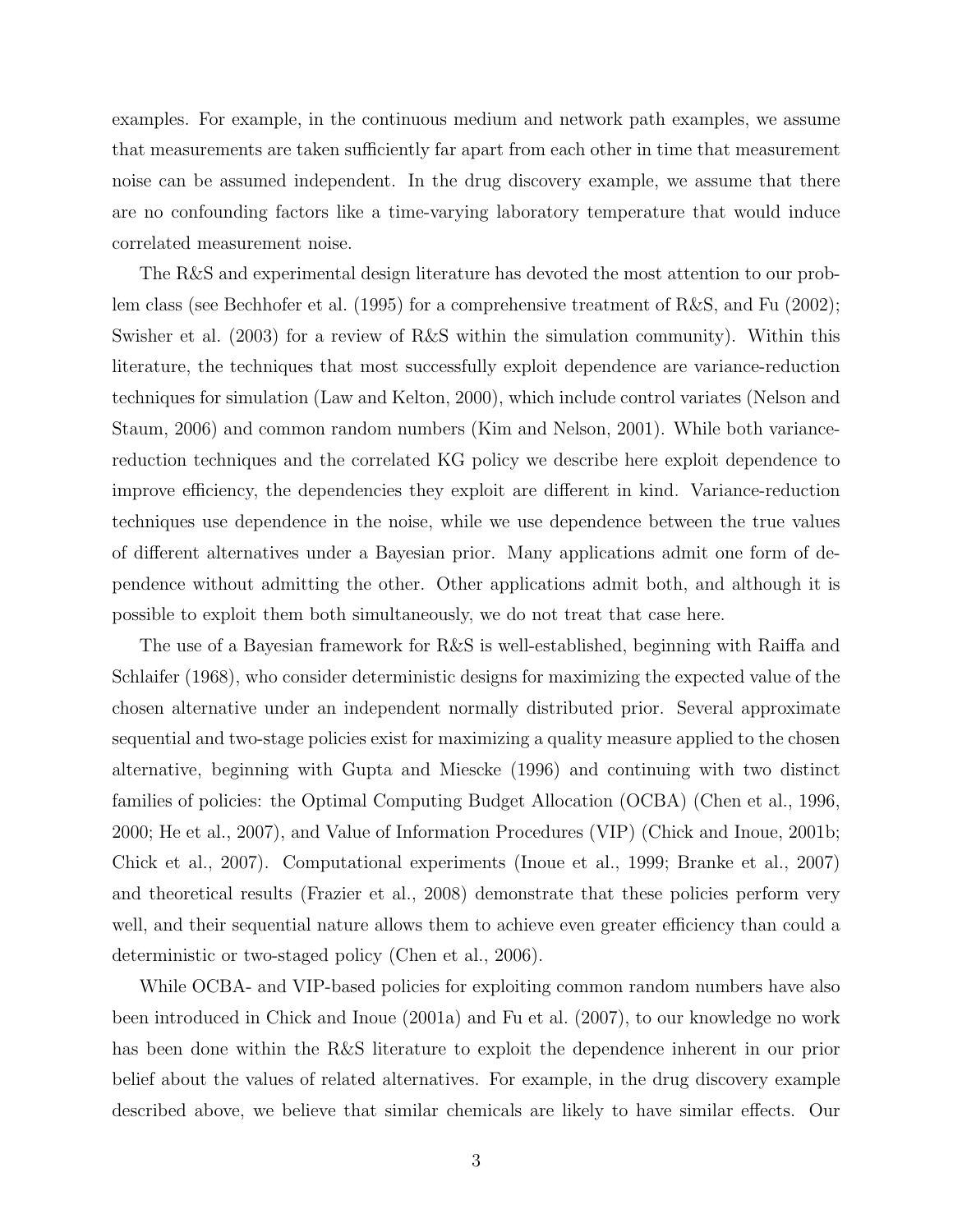prior should embody this belief.

Contrasting their rarity within R&S, correlated Bayesian priors have appeared frequently within Bayesian global optimization, modeling belief in the similarity of continuous functions at nearby points. Bayesian global optimization, which began with Kushner (1964) and was recently reviewed in Sasena (2002) and Kleijnen (2009), uses a Gaussian process prior to model belief about an unknown function, and then chooses experiments to most efficiently optimize that function. Algorithms often evaluate the desirability of potential measurements via a one-step Bayesian analysis, and then choose to perform a measurement whose desirability is maximal, or nearly maximal. We will employ a similar approach, but for the general class of multivariate normal priors on a finite number of alternatives.

In this article, we adopt a theoretical framework and one-step analysis introduced for a one-dimensional continuous domain with Wiener process prior by Mockus (1972) (see Mockus et al. (1978) for a description in English), and for the finite domain discrete independent normal means case by Gupta and Miescke (1996). The independent normal means case was analyzed further by Frazier et al. (2008), and extended to the unknown variance case by Chick et al. (2007). In the one-step analysis used, one computes the sampling decision that would be optimal if one were allowed to take only one additional sample, and then samples according to this decision in general. We call this the "knowledge-gradient" approach, and the resulting sampling policy the "knowledge-gradient policy". The resulting policy has also been called a Bayes one-step policy by Mockus et al. (1978), and a myopic policy by Chick et al. (2007).

Such policies operate by greedily acquiring as much information as possible with each measurement, and they work well to the extent to which this greed does not interfere with information acquisition over longer timescales. One may also compare KG policies for R&S to coordinate ascent methods for optimization, since KG policies choose the measurement that would be best under the assumption that no other alternatives will be measured, and coordinate optimization methods optimize each coordinate under the assumption that no other coordinates will be optimized. Both KG and coordinate optimization methods work well when the immediate benefits realized by their decisions are in harmony with longterm progress. While the KG approach does not work well in all information collection problems, and should be applied with care (see Chen et al. (2006) for a perfect information R&S problem for which a myopic policy required modification to perform well), it has been successfully applied to at least two other R&S problems (Frazier et al. (2008); Frazier and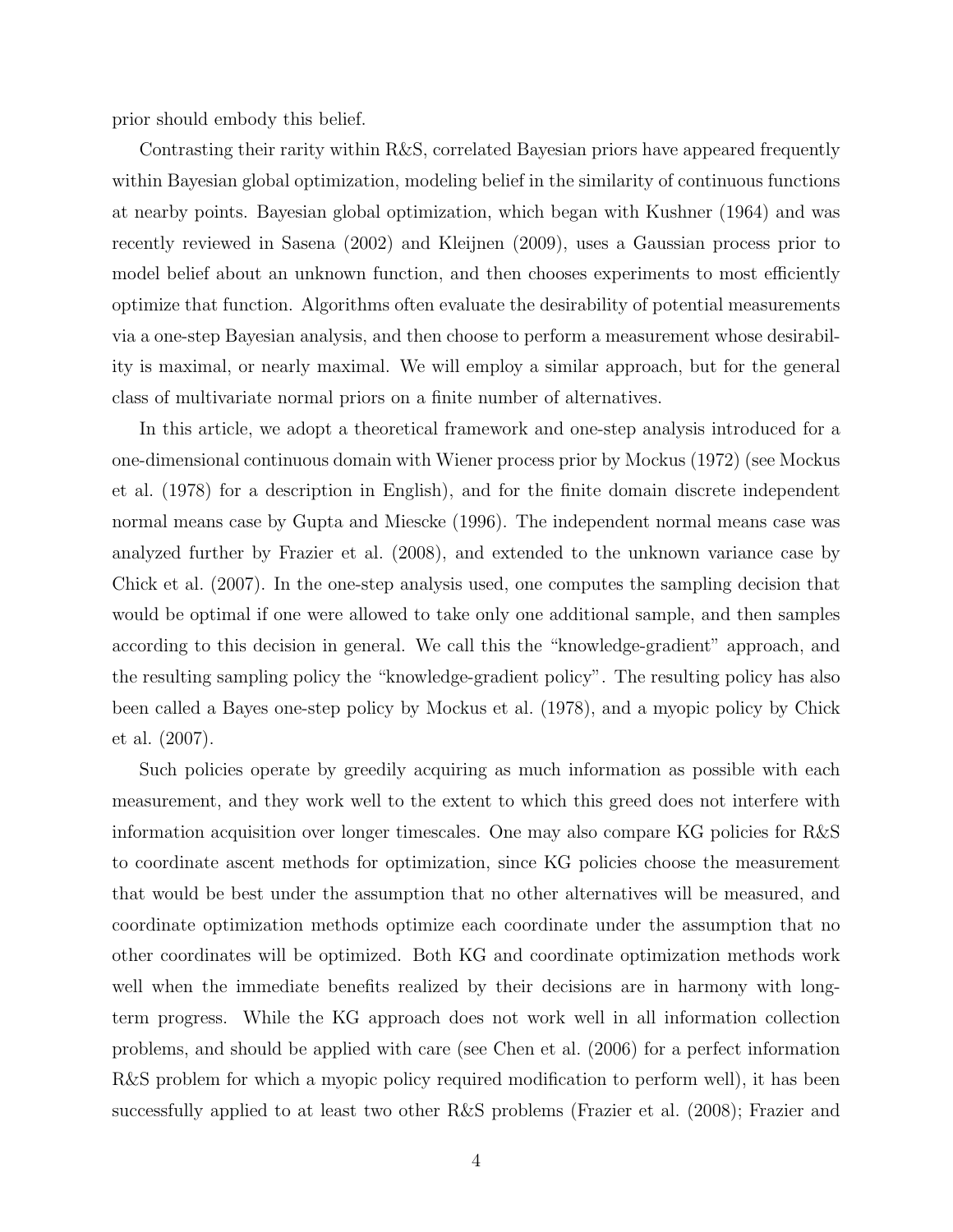Powell (2008)), and promises to produce a class of principled yet flexible algorithms for information collection.

While previous knowledge-gradient, Bayes one-step, and myopic approaches assumed either an independent normal or one-dimensional Wiener process prior on the alternatives' true means, we assume a general multivariate normal prior on a finite number of alternatives. Different statistical models and priors lead to different KG policies, and although the theoretical foundations leading to this KG policy and its progenitors are similar, the resulting policies are quite different. In comparison with the independent policies, the correlated KG policy is more computationally intensive, requiring  $O(M^2 \log(M))$  computations to reach a sampling decision where  $M$  is the number of alternatives, while the independent policy requires only  $O(M)$ , but the correlated KG policy often requires dramatically fewer samples to achieve the same level of accuracy. In comparison with the one-dimensional Wiener process prior policy of Mockus (1972), the correlated KG policy is also more computationally intensive, but can handle more general finite alternative correlation structure, including but not limited to other kinds of one- and multi-dimensional discretized correlation structure.

We begin our discussion of the KG policy in detail in Section 2 by making explicit the correlated prior and associated model, and then, in Section 3, computing the KG policy that results from this prior. We then generalize to the correlated normal case three theoretical results that were first shown for the independent normal case in Frazier et al. (2008): the KG policy is optimal by construction when there is only one measurement left to make; the KG policy is convergent, in the sense that it always eventually discovers the best alternative if allowed enough measurements; and the suboptimality of the KG policy is bounded in the finite sample case. Finally, in Section 4, we apply the correlated KG policy to the maximization of a random function in noisy and noise-free environments, which is a problem previously considered by the Bayesian global optimization literature. We compare the correlated KG policy to two recent Bayesian global optimization methods, Efficient Global Optimization, or EGO (Jones et al., 1998), for use in the noise-free case, and Sequential Kriging Optimization, or SKO, (Huang et al., 2006), for use in the noisy case. We show that KG performs as well or better than the other methods in almost every situation tested, with a small improvement detected in the noise-free (EGO) case, and larger improvements seen in the noisy (SKO) case.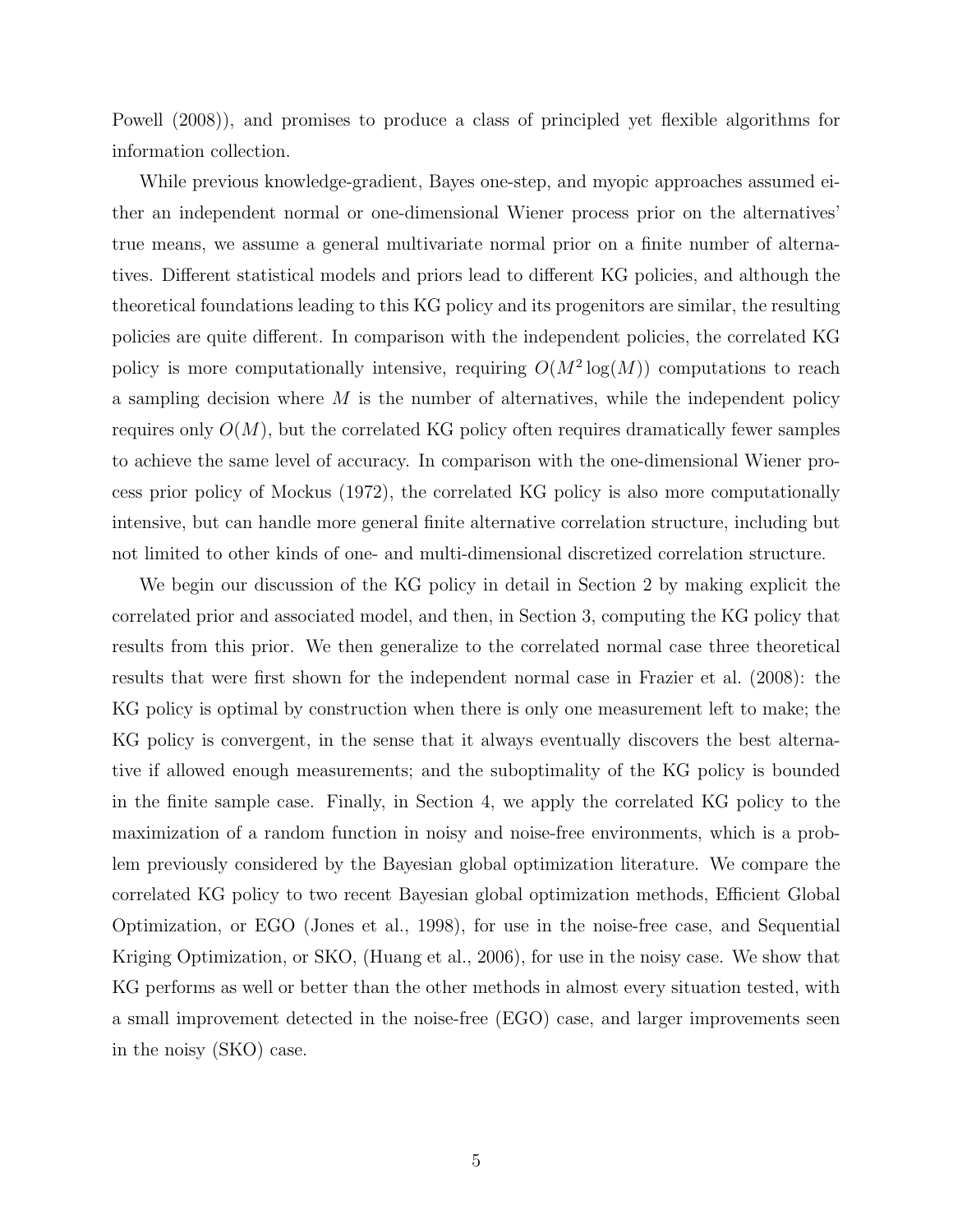### 2. Model

Suppose that we have a collection of M distinct alternatives, and that samples from alternative *i* are normally and independently distributed with unknown mean  $\theta_i$  and known variance  $\lambda_i$ . We will write  $\theta$  to indicate the column vector  $(\theta_1, \ldots, \theta_M)'$ . We will further assume, in accordance with our Bayesian approach, that our belief about  $\theta$  is distributed according to a multivariate normal prior with mean vector  $\mu^0$  and positive semi-definite covariance matrix  $\Sigma^0$ ,

$$
\theta \sim \mathcal{N}\left(\mu^0, \Sigma^0\right). \tag{1}
$$

Consider a sequence of N sampling decisions,  $x^0, x^1, \ldots, x^{N-1}$ . The measurement decision  $x^n$  selects an alternative to sample at time n from the set  $\{1,\ldots,M\}$ . The measurement error  $\varepsilon^{n+1} \sim \mathcal{N}(0, \lambda_{x^n})$  is independent conditionally on  $x^n$ , and the resulting sample observation is  $\hat{y}^{n+1} = \theta_{x^n} + \varepsilon^{n+1}$ . Conditioned on  $\theta$  and  $x^n$ , the sample has conditional distribution  $\hat{y}^{n+1} \sim \mathcal{N}(\theta_{x^n}, \lambda_{x^n})$ . Note that our assumption that the errors  $\epsilon^1, \ldots, \epsilon^N$  are independent differentiates our model from one that would be used for common random numbers. Instead, we introduce correlation by allowing a non-diagonal covariance matrix  $\Sigma^0$ .

We may think of  $\theta$  as having been chosen randomly at the initial time 0, unknown to the experimenter but according to the prior distribution (1), and then fixed for the duration of the sampling sequence. Through sampling, the experimenter is given the opportunity to better learn what value  $\theta$  has taken.

We define a filtration  $(\mathcal{F}^n)$  wherein  $\mathcal{F}^n$  is the sigma-algebra generated by the samples observed by time n and the identities of their originating alternatives. That is,  $\mathcal{F}^n$  is the sigma-algebra generated by  $x^0, \hat{y}^1, x^1, \hat{y}^2, \ldots, x^{n-1}, \hat{y}^n$ . We write  $\mathbb{E}_n$  to indicate  $\mathbb{E}[\cdot \mid \mathcal{F}^n]$ , the conditional expectation taken with respect to  $\mathcal{F}^n$ , and then define  $\mu^n := \mathbb{E}_n \theta$  and  $\Sigma^n := \text{Cov}[\theta \mid \mathcal{F}^n]$ . Conditionally on  $\mathcal{F}^n$ , our posterior predictive belief for  $\theta$  is multivariate normal with mean vector  $\mu^n$  and covariance matrix  $\Sigma^n$ . Further discussion of the way in which  $\mu^n$  and  $\Sigma^n$  are obtained as functions of  $\mu^{n-1}$ ,  $\Sigma^{n-1}$ ,  $\hat{y}^n$ , and  $x^{n-1}$  is left until Section 2.1.

Intuitively we view the learning that occurs from sampling as a narrowing of the conditional predictive distribution  $\mathcal{N}(\mu^n, \Sigma^n)$  for  $\theta$ , and as the tendency of  $\mu^n$ , the center of the predictive distribution for  $\theta$ , to move toward  $\theta$  as n increases. In fact we will later see that, subject to certain conditions,  $\mu^n$  converges to  $\theta$  almost surely as n increases to infinity.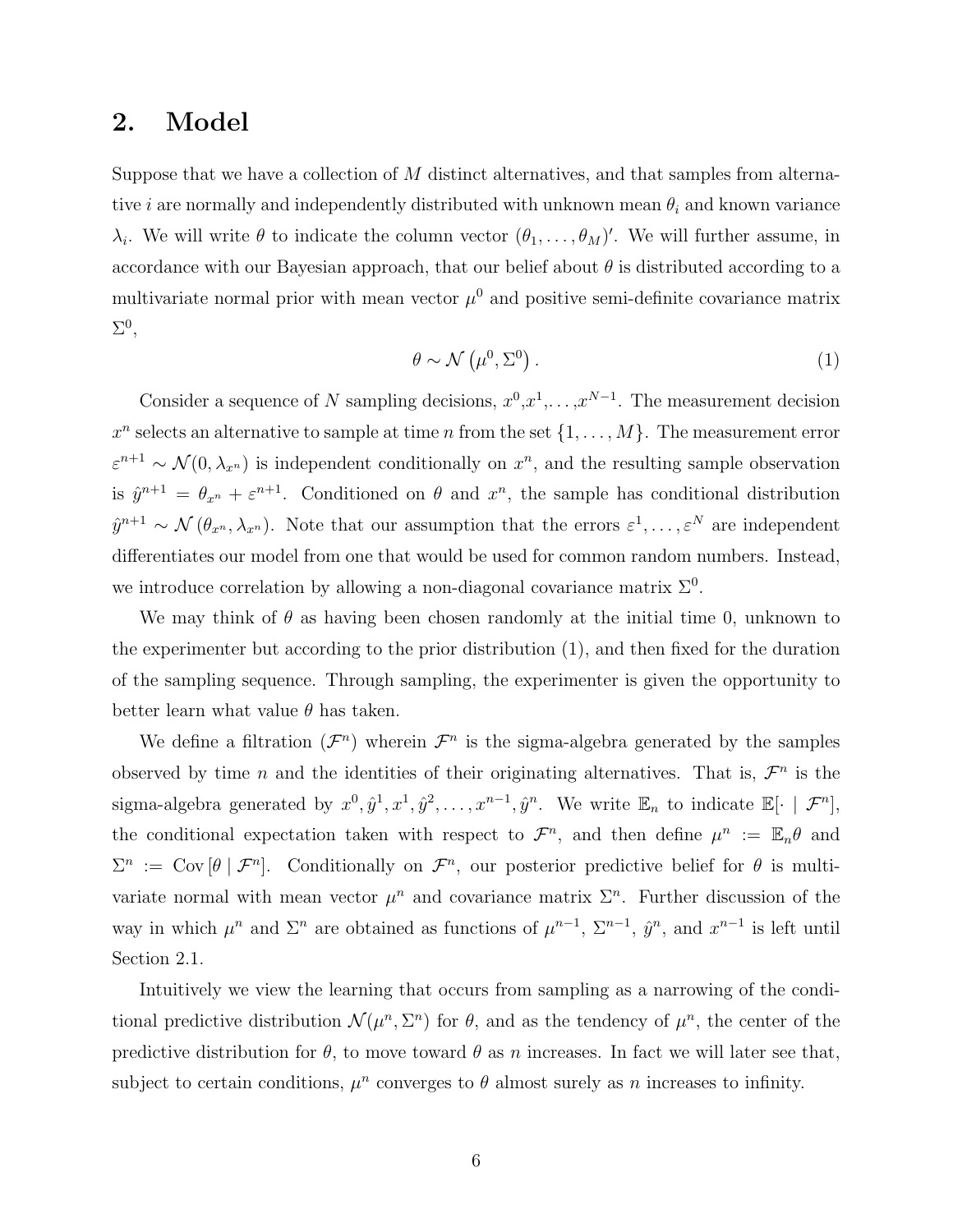After exhausting the allotment of N opportunities to sample, we will suppose that the experimenter will be asked to choose one of the alternatives  $1, \ldots, M$  and given a reward equal to the true mean  $\theta_{i^*}$  of the chosen alternative  $i^*$ . We assume an experimenter who desires maximizing expected reward, and such a risk-neutral decision-maker will choose the alternative with largest expected value according to the posterior predictive distribution  $\theta \sim \mathcal{N}(\mu^N, \Sigma^N)$ . That is, the experimenter will choose an alternative from the set arg max<sub>i</sub>  $\mu_i^N$ , attaining a corresponding conditional expected reward  $\max_i \mu_i^N$ . Note that a risk-averse experimenter would penalize variance and might make a different choice. We do not consider risk-aversion here.

We assume that the experimenter controls the experimental design, that is, the choice of measurement decisions  $x^0, x^1, \ldots, x^{N-1}$ . We allow the experimenter to make these decisions sequentially, in that  $x^n$  is allowed to depend upon samples observed by time n. We write this requirement as  $x^n \in \mathcal{F}^n$ . Note that we have chosen our indexing so that random variables measurable with respect to the filtration at time  $n$  are indexed by an  $n$  in the superscript.

We define Π to be the set of experimental designs, or measurement policies, satisfying our sequential requirement. That is,  $\Pi := \{(x^0, \ldots, x^{N-1}) : x^n \in \mathcal{F}^n\}$ . We will often write  $\pi = (x^0, \ldots, x^{N-1})$  to be a generic element of  $\Pi$ , and we will write  $\mathbb{E}^{\pi}$  to indicate the expectation taken when the measurement policy is fixed to  $\pi$ . The goal of our experimenter is to choose a measurement policy maximizing expected reward, and this can be written as

$$
\sup_{\pi \in \Pi} \mathbb{E}^{\pi} \max_{i} \mu_i^N. \tag{2}
$$

#### 2.1. Updating equations

Since the prior on  $\theta$  is multivariate normal and all samples are normally distributed, each of the posteriors on  $\theta$  will be multivariate normal as well. After each sample is observed, we may obtain a posterior distribution on  $\theta$  as a function of  $x^n$ ,  $\hat{y}^{n+1}$ , and the prior distribution specified by  $\mu^n$  and  $\Sigma^n$ . The posterior distribution is specified by  $\mu^{n+1}$  and  $\Sigma^{n+1}$ , so to understand the relationship between the posterior and the prior it is enough to write  $\mu^{n+1}$ and  $\Sigma^{n+1}$  as functions of  $x^n$ ,  $\hat{y}^{n+1}$ ,  $\mu^n$  and  $\Sigma^n$ .

Temporarily supposing that our covariance matrix  $\Sigma<sup>n</sup>$  is non-singular, we may use Bayes' law and complete the square (see, e.g., Gelman et al. (2004)) to write

$$
\mu^{n+1} = \Sigma^{n+1} \left( (\Sigma^n)^{-1} \mu^n + (\lambda_{x^n})^{-1} \hat{y}^{n+1} e_{x^n} \right), \tag{3}
$$

$$
\Sigma^{n+1} = ((\Sigma^n)^{-1} + (\lambda_{x^n})^{-1} e_{x^n} (e_{x^n})')^{-1},
$$
\n(4)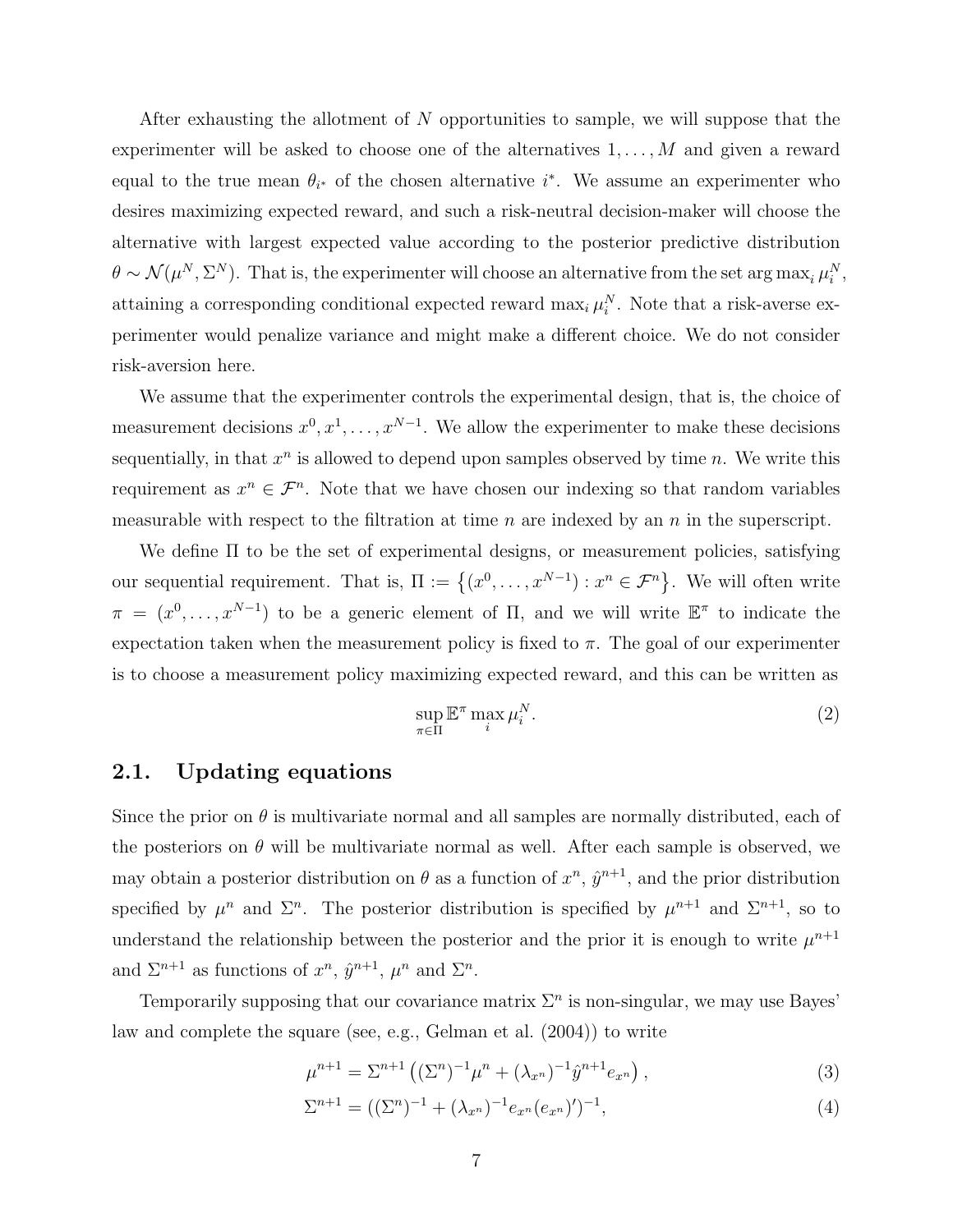where  $e_x$  is a column M-vector of 0s with a single 1 at index x, and ' indicates matrixtransposition. Note that the new mean is found by a weighted sum of the prior mean and the measurement value, where the weighting is done according to the inverse variance. Also note that  $\Sigma^{n+1}$  is measurable with respect to  $\mathcal{F}^n$  rather than merely  $\mathcal{F}^{n+1}$ .

We may rewrite the formula (4) using the Sherman-Woodbury matrix identity (see, e.g., Golub and Loan (1996)) to obtain a recursion for  $\Sigma^{n+1}$  that does not require matrix inversion. We can then substitute this new expression for  $\Sigma^{n+1}$  into (3) to obtain a new recursion for  $\mu^{n+1}$  as well. Taking  $x = x^n$  temporarily to simplify subscripts, the recursions obtained are

$$
\mu^{n+1} = \mu^n + \frac{\hat{y}^{n+1} - \mu_x^n}{\lambda_x + \Sigma_{xx}^n} \Sigma^n e_x,
$$
\n(5)

$$
\Sigma^{n+1} = \Sigma^n - \frac{\Sigma^n e_x e_x' \Sigma^n}{\lambda_x + \Sigma^n_{xx}}.\tag{6}
$$

The formulas (5) and (6) hold even when  $\Sigma<sup>n</sup>$  is positive semi-definite and not necessarily invertible, even though the formulas (3) and (4) hold only when  $\Sigma<sup>n</sup>$  is positive-definite.

We will now obtain a third version of the updating equation for  $\mu^{n+1}$  which will be useful later when considering the pair  $(\mu^n, \Sigma^n)$  as a stochastic process in a dynamic-programming context. Toward this end, let us define a vector-valued function  $\tilde{\sigma}$  as

$$
\tilde{\sigma}(\Sigma, x) := \frac{\Sigma e_x}{\sqrt{\lambda_x + \Sigma_{xx}}}.\tag{7}
$$

We will later write  $\tilde{\sigma}_i(\Sigma, x)$  to indicate the component  $e_i^{\prime} \tilde{\sigma}(\Sigma, x)$  of the vector  $\tilde{\sigma}(\Sigma, x)$ .

By noting that  $\text{Var}\left[\hat{y}^{n+1} - \mu^n \mid \mathcal{F}^n\right] = \text{Var}\left[\theta_{x^n} + \varepsilon^{n+1} \mid \mathcal{F}^n\right] = \lambda_{x^n} + \Sigma_{x^n x^n}^n$ , and defining random variables  $(Z^n)_{n=1}^N$  by  $Z^{n+1} := (\hat{y}^{n+1} - \mu^n) / \sqrt{\text{Var}[\hat{y}^{n+1} - \mu^n | \mathcal{F}^n]}$ , we can rewrite (5) as

$$
\mu^{n+1} = \mu^n + \tilde{\sigma}(\Sigma^n, x^n) Z^{n+1}.
$$
\n
$$
(8)
$$

The random variable  $Z^{n+1}$  is standard normal when conditioned on  $\mathcal{F}^n$ , and so we can view  $(\mu^{n+1})$  as a stochastic process with Gaussian increments given by (8). This implies that, conditioned on  $\mathcal{F}^n$ ,  $\mu^{n+1}$  is a Gaussian random vector with mean vector  $\mu^n$  and covariance matrix  $\tilde{\sigma}(\Sigma^n, x^n)(\tilde{\sigma}(\Sigma^n, x^n))'$ . The expression (8) will be useful when computing conditional expectations of functions of  $\mu^{n+1}$  conditioned on  $\mathcal{F}^n$  because it will allow computing these expectations in terms of the normal distribution.

We conclude this discussion by noting that the update (6) for  $\Sigma^{n+1}$  may also be rewritten in terms of  $\tilde{\sigma}$  by

$$
\Sigma^{n+1} = \Sigma^n - \tilde{\sigma}(\Sigma^n, x^n)(\tilde{\sigma}(\Sigma^n, x^n))' = \Sigma^n - \text{Cov}\left[\mu^{n+1} | \mathcal{F}^n\right].
$$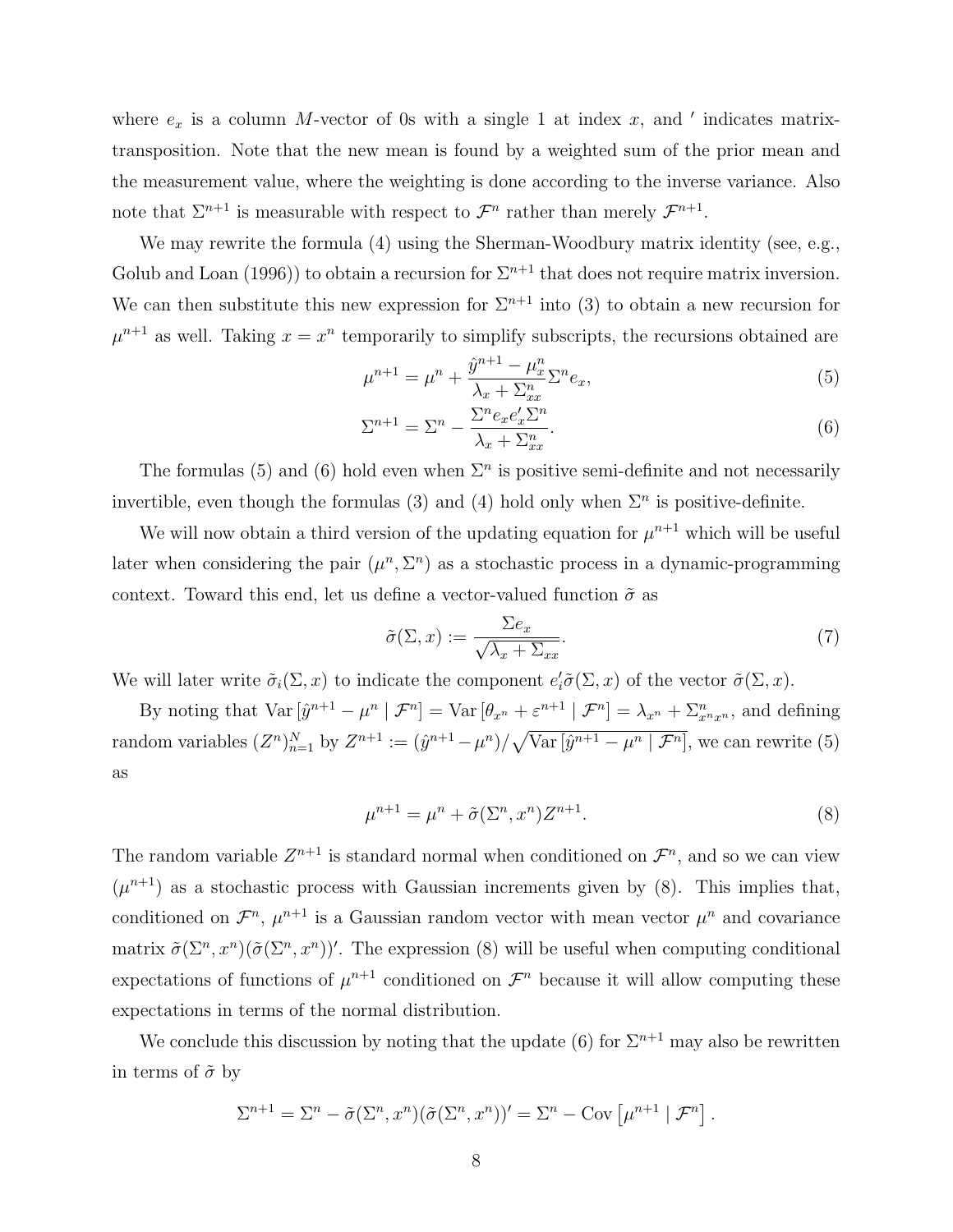This expression may be interpreted by thinking of the covariance matrix  $\Sigma^n$  as representing our "uncertainty" about  $\theta$  at time n. The measurement  $x^n$  and its result  $\hat{y}^{n+1}$  removes some of this uncertainty, and in doing so alters our point estimate of  $\theta$  from  $\mu^n$  to  $\mu^{n+1}$ . The quantity of uncertainty removed from  $\Sigma<sup>n</sup>$ , which the expression shows is Cov  $[\mu^{n+1} | \mathcal{F}<sup>n</sup>]$ , is equal to the amount of uncertainty added to  $\mu^n$ .

#### 2.2. Dynamic programming formulation

We will analyze this R&S problem within a dynamic programming framework. We begin by defining our state space. As a multivariate random variable, the distribution of  $\theta$  at any point in time *n* is completely described by its mean vector  $\mu^n$  and its covariance matrix  $\Sigma^n$ . Thus we define our state space S to be the cross-product of  $\mathbb{R}^M$ , in which  $\mu^n$  takes its values, and the space of positive semidefinite matrices, in which  $\Sigma<sup>n</sup>$  takes its values. We also define the random variable  $S^n := (\mu^n, \Sigma^n)$ , and call it our state at time n.

We now define a sequence of value functions  $(V^n)_n$ , one for each time n. We define  $V^n : \mathbb{S} \mapsto \mathbb{R},$ 

$$
V^{n}(s) := \sup_{\pi \in \Pi} \mathbb{E}^{\pi} \left[ \max_{i} \mu_{i}^{N} \mid S^{n} = s \right] \quad \text{for every } s \in \mathbb{S}.
$$

The terminal value function  $V^N$  may be computed directly from this definition by noting that  $\max_i \mu_i^N$  is  $\mathcal{F}^N$ -measurable, and thus the expectation does not depend on  $\pi$ . The resulting expression is

$$
V^N(s) = \max_{x \in \{1...M\}} \mu_x \quad \text{for every } s = (\mu, \Sigma) \in \mathbb{S}.
$$

The dynamic programming principle tells us that the value function at any other time  $0\leq n < N$  is given recursively by

$$
V^{n}(s) = \max_{x \in \{1...M\}} \mathbb{E}\left[V^{n+1}(S^{n+1}) \mid S^{n} = s, x^{n} = x\right], \quad \text{for every } s \in \mathbb{S}.
$$
 (9)

We define the Q-factors,  $Q^n : \mathbb{S} \times \{1 \dots M\} \mapsto \mathbb{R}$ , as

$$
Q^{n}(s,x) := \mathbb{E}\left[V^{n+1}(S^{n+1}) \mid S^{n} = s, x^{n} = x\right], \text{ for every } s \in \mathbb{S}.
$$

We may think of  $Q^n(s, x)$  as giving the value of being in state s at time n, sampling from alternative x, and then behaving optimally afterward. For a Markovian policy  $\pi$ , we denote by  $X^{\pi,n} : \mathbb{S} \mapsto \{1 \dots M\}$  the function that satisfies  $X^{\pi,n}(S^n) = x^n$  almost surely under  $\mathbb{P}^{\pi}$ , which is the probability measure induced by  $\pi$ , and call this function the decision function for  $\pi$ . A policy is said to be stationary if there exists a single function  $X^{\pi} : \mathbb{S} \mapsto \{1 \dots M\}$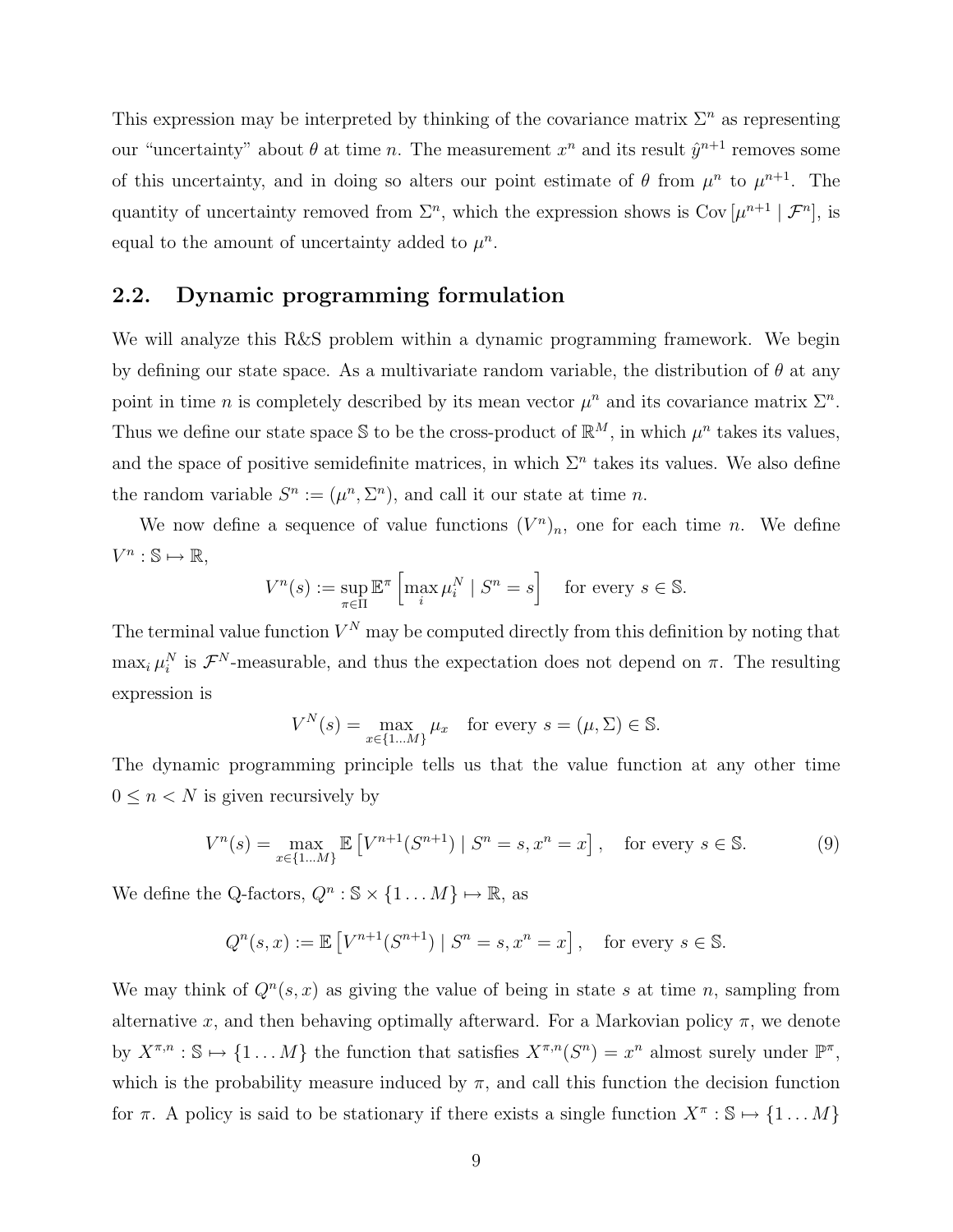such that  $X^{\pi}(S^n) = x^n$  almost surely under  $\mathbb{P}^{\pi}$ . We define the value of a measurement policy  $\pi \in \Pi$  as

$$
V^{\pi,n}(s) := \mathbb{E}^{\pi} \left[ V^N(S^N) \mid S^n = s \right], \text{ for every } s \in \mathbb{S}.
$$

A policy  $\pi$  is said to be optimal if  $V^{n}(s) = V^{\pi,n}(s)$  for every  $s \in \mathbb{S}$  and  $n \leq N$ . The dynamic programming principle tells us that any policy  $\pi^*$  whose measurement decisions satisfy

$$
X^{\pi^*,n}(s) \in \underset{x \in \{1...M\}}{\arg \max} Q^n(s, x), \quad \text{for every } s \in \mathbb{S}, n < N, \text{ and } x \in \{1...M\}, \tag{10}
$$

is optimal.

In some cases, when discussing the effect of varying the number  $N$  of measurements allowed, we make the dependence on N explicit by using the notation  $V^0(\cdot; N)$  to denote the optimal value function at time  $0$  when the problem's terminal time is  $N$ . Similarly,  $V^{\pi,0}(\cdot;N)$  denotes the value function of policy  $\pi$  at time 0 when the terminal time is N.

## 3. Knowledge gradient

We define the KG policy  $\pi^{KG}$  to be the stationary policy that chooses its measurement decisions according to

$$
X^{KG}(s) \in \arg\max_{x} \mathbb{E}_n \left[ \max_i \mu_i^{n+1} \mid S^n = s, x^n = x \right] - \max_i \mu_i^n \tag{11}
$$

with ties broken by choosing the alternative with the smallest index. Note that  $\max_i \mu_i^n$  is the value that we would receive were we to stop immediately, and so  $(\max_i \mu_i^{n+1})$  $\binom{n+1}{i} - (\max_i \mu_i^n)$ is in some sense the incremental random value of the measurement made at time  $n$ . Thinking of this incremental change as a gradient, we give the policy described the name "knowledge gradient" because it maximizes the expectation of this gradient. This is the same general form of the knowledge-gradient that appears in Frazier et al. (2008), and may be used together with an independent normal prior to derive the  $(R_1, \ldots, R_1)$  policy in Gupta and Miescke (1996). It may also be used together with a Wiener process prior to derive the one-step Bayes policy in Mockus et al. (1978).

Note that we write  $X^{KG}$  rather than the more cumbersome  $X^{\pi^{KG}}$ . We will also write  $V^{KG,n}$  rather than  $V^{\pi^{KG},n}$  to indicate the value function for the KG policy at time n. We immediately note the following remarks concerning the one-step optimality of this policy.

**Remark 1.** When  $N = 1$ , the KG policy satisfies condition (10) and is thus optimal.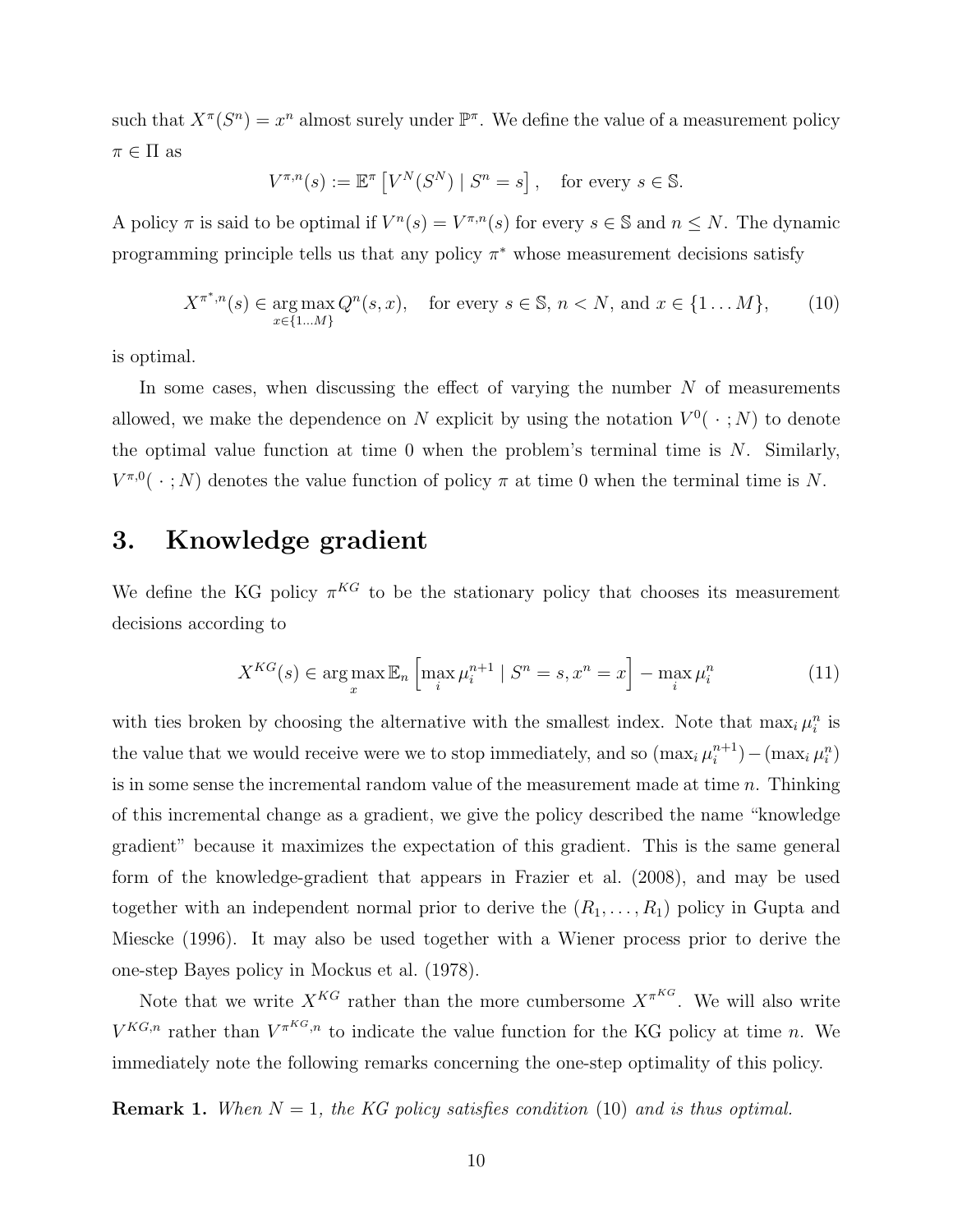**Remark 2.** Consider any stationary policy  $\pi$  and suppose that it is optimal when  $N = 1$ . Then its decision function  $X^{\pi}$  must satisfy (10), and hence must also satisfy (11). The policy  $\pi$  is then the same as the KG policy, except possibly in the way it breaks ties in (11). In this sense, the KG policy is the only stationary myopically optimal policy.

The KG policy (11) was calculated in Gupta and Miescke (1996), and again more explicitly in Frazier et al. (2008), under the assumption that  $\Sigma^0$  is diagonal. In this case the components of  $\theta$  are independent under the prior, and under all subsequent posteriors. It was shown that in this case,

$$
X^{KG}(S^n) \in \arg\max_{x} \tilde{\sigma}_x(\Sigma^n, x) f\left(\frac{-|\mu^n_x - \max_{i \neq x} \mu^n_i|}{\tilde{\sigma}_x(\Sigma^n, x)}\right) \quad \text{if } \Sigma^n \text{ is diagonal}, \tag{12}
$$

where the function f is given by  $f(z) := \varphi(z) + z\Phi(z)$ , with  $\varphi$  as the normal probability density function and  $\Phi$  as the normal cumulative density function. Furthermore, if  $\Sigma^n$  is diagonal then  $\tilde{\sigma}_x(\Sigma^n, x) = \sum_{xx}^n / \sqrt{\lambda_x + \Sigma_{xx}^n}$ .

In general, one may model a problem with a correlated prior, i.e., one in which  $\Sigma^0$  is not diagonal, but then adjust the model by removing all non-diagonal components, keeping only diag( $\Sigma^0$ ). This allows using the formula (12), which we will see is easier to compute than the general case (11). We will also see, however, that the additional computational complexity incurred by computing (11) for non-diagonal  $\Sigma<sup>n</sup>$  is rewarded by increased per-measurement efficiency.

#### 3.1. Computation

We may use our knowledge of the multivariate normal distribution to compute an explicit formula for the KG policy's measurement decisions in the general case that  $\Sigma^n$  is not diagonal. The definition of the KG policy, (11), may be rewritten as

$$
X^{KG}(S^n) = \arg\max_{x} \mathbb{E}\left[\max_{i} \mu_i^n + \tilde{\sigma}_i(\Sigma^n, x^n) Z^{n+1} \mid S^n, x^n = x\right] - \max_{i} \mu_i^n
$$
  
= 
$$
\arg\max_{x} h(\mu^n, \tilde{\sigma}(\Sigma^n, x))
$$
 (13)

where  $h: \mathbb{R}^M \times \mathbb{R}^M \to \mathbb{R}$  is defined by  $h(a, b) = \mathbb{E} [\max_i a_i + b_i Z] - \max_i a_i$ , where a and b are any deterministic vectors and  $Z$  is a one-dimensional standard normal random variable. We will provide an algorithm for computing this function  $h$  as a generic function of any vectors  $a$  and  $b$ . This will allow us to compute the KG policy at any time  $n$  by substituting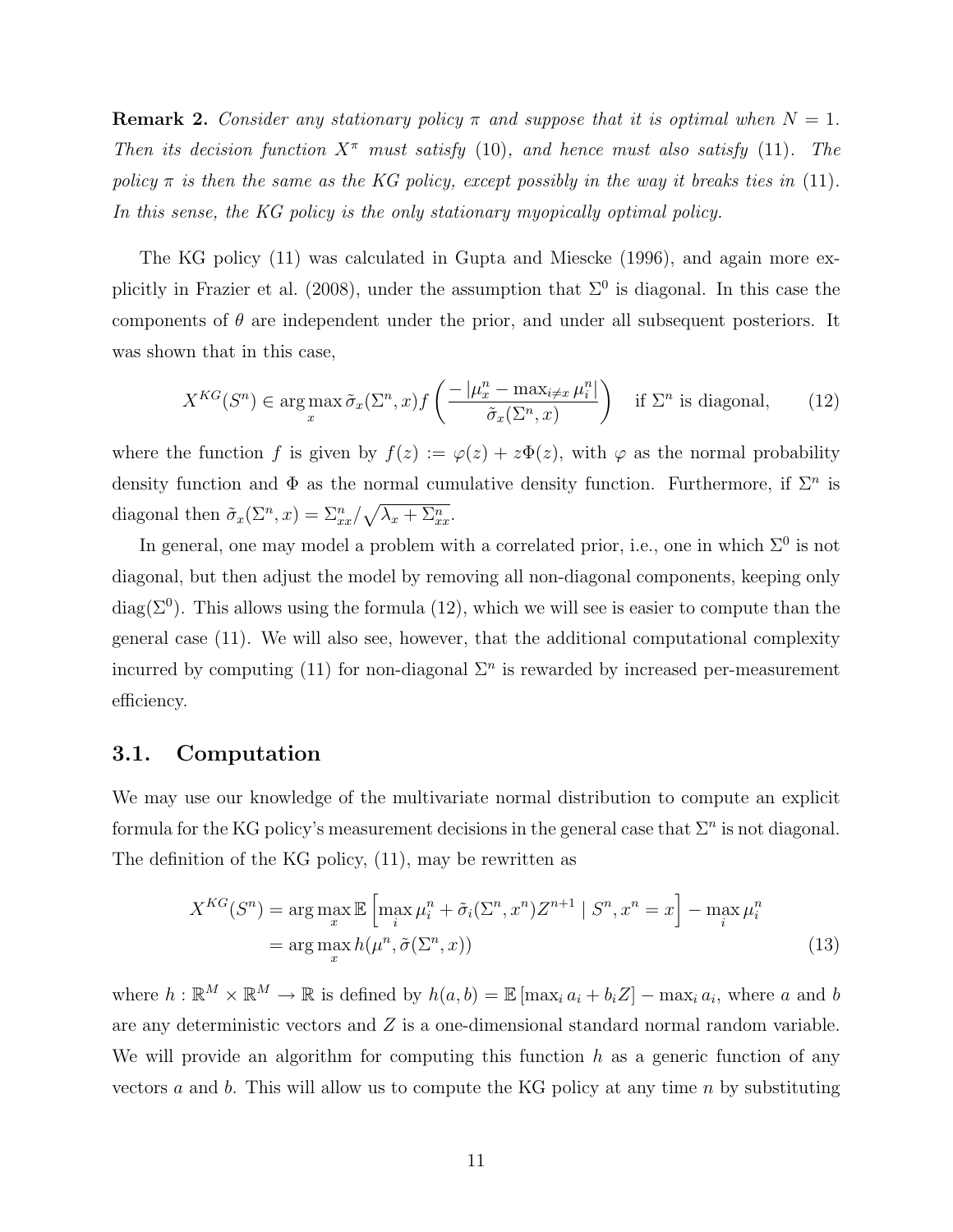$\mu^n$  for a and  $\tilde{\sigma}(\Sigma^n, x)$  for b with each possible choice of  $x \in \{1, \ldots, M\}$ , and then choosing the x that makes  $h(\mu^n, \tilde{\sigma}(\Sigma^n, x))$  largest.

Consider the function h with generic vector arguments a and b, and note that  $h(a, b)$ does not depend on the ordering of the components, so that  $h(\tilde{a}, \tilde{b}) = h(a, b)$  where i and j are two alternatives,  $\tilde{a}$  is a but with the components  $a_i$  and  $a_j$  flipped, and  $\tilde{b}$  is b but with the components  $b_i$  and  $b_j$  flipped. Thus we may assume without loss of generality that the alternatives are ordered so that  $b_1 \leq b_2 \leq \ldots \leq b_M$ . Furthermore, if there are two alternatives i, j with  $b_i = b_j$  and  $a_i \leq a_j$ ,  $h(a, b)$  will be unchanged if we remove alternative i from both a and b. Thus we may assume without loss of generality that the ordering in b is strict so  $b_1 < b_2 < \ldots < b_M$ . This ordering allows us to make several remarks concerning the lines  $z \mapsto a_i + b_i z$ , of which we have one for each  $i = 1, ..., M$ .

**Remark 3.** Let  $z < w$  be real numbers and  $i < j$  be elements of  $\{1, \ldots, M\}$ . Then, since  $b_j - b_i > 0$  we have

$$
(a_i + b_i w) - (a_j + b_j w) = (a_i - a_j) - w(b_j - b_i) < (a_i - a_j) - z(b_j - b_i) = (a_i + b_i z) - (a_j + b_j z),
$$

and thus, if  $a_i + b_i z \le a_j + b_j z$  then  $a_i + b_i w < a_j + b_j w$ .

This remark shows that the relative ordering of the lines  $z \mapsto a_i + b_i z, i = 1, ..., M$ , changes in a particular fashion as z increases. Taking this line of thought further, let us define a function  $g : \mathbb{R} \mapsto \{1, ..., M\}$  by  $g(z) := \max(\arg \max_i a_i + b_i z)$ . This function g tells us which component  $i \in \{1, \ldots, M\}$  is maximal, in the sense that its corresponding line  $a_i + b_i z$  has the largest value of all the lines when evaluated at the particular point  $z \in \mathbb{R}$ . We break ties by choosing the largest index.

With this definition, if i is an element of  $\{1, \ldots, M\}$  and  $z \leq w$  are real numbers such that  $i < g(z)$ , then the component  $g(z)$  satisfies  $a_i + b_i z \le a_{g(z)} + b_{g(z)} z$ , and Remark 3 implies that  $a_i + b_i w < a_{g(z)} + b_{g(z)} w$ . Thus,  $i \neq g(w)$ . Since this is true for any  $i < g(z)$ , we have shown that  $g(w) \ge g(z)$ , and thus g is a non-decreasing function. Additionally, g is obtained by taking the maximum index in the argmax set, and so is itself right-continuous. Combining these facts, that  $g$  is non-decreasing and right-continuous, we see that there must exist a non-decreasing sequence  $(c_i)_{i=0}^M$  of extended real numbers such that  $g(z) = i$  iff  $z \in [c_{i-1}, c_i)$ . Note that  $c_0 = -\infty$  and  $c_M = +\infty$ .

Observe further that if an alternative i is such that  $c_i = c_{i-1}$ , then  $g(z) = i$  iff  $z \in [c_{i-1}, c_i] = \emptyset$  implies that  $g(z)$  can never equal i. Such an alternative is always less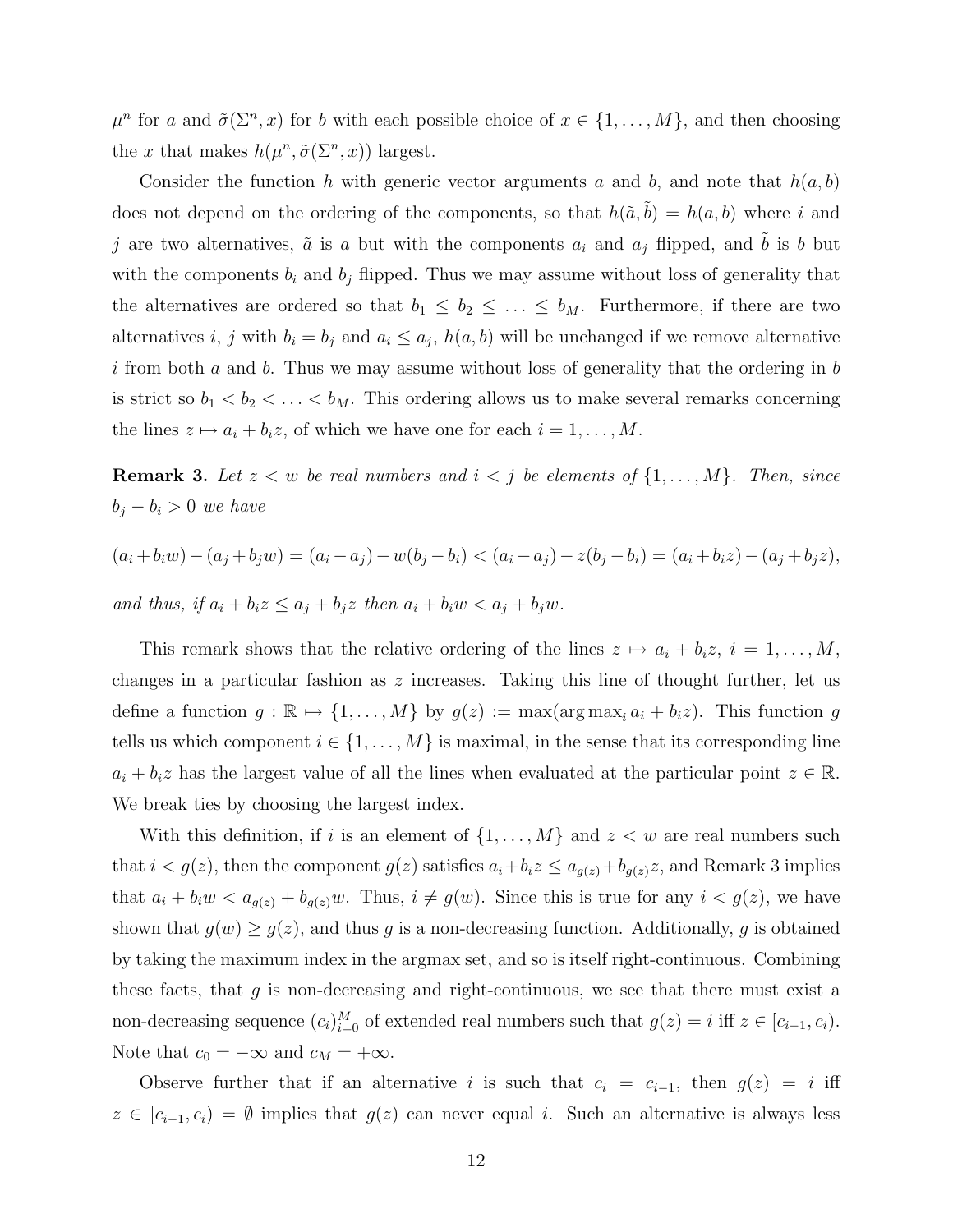than or equal to another alternative, and we say that it is dominated. We define a set A containing only the undominated alternatives,  $A := \{i \in \{1, ..., M\} : c_i > c_{i-1}\}.$  We will call the set A the acceptance set.

One algorithm for computing the sequence  $(c_i)$  and the set A is Algorithm 1, which has computational complexity  $O(M)$ . The algorithm may be understood as belonging to the class of scan-line algorithms (see, e.g., Preparata and Shamos (1985)), whose member algorithms all share the characteristic of scanning in one dimension without backtracking and performing operations when certain structures are encountered during the scan. In the case of Algorithm 1, it keeps counters  $i$  and  $j$  that it increments as it scans, and performs an operation whenever it encounters an intersection between lines  $z \mapsto a_j + b_j z$  and  $z \mapsto a_{i+1} + b_{i+1}z$ . The details of the algorithm's derivation and computational complexity are given in the online supplement.

**Algorithm 1** Calculate the vector  $c$  and the set  $A$ **Require:** Inputs  $a$  and  $b$ , with  $b$  in strictly increasing order. **Ensure:** c and A are such that  $i \in A$  and  $z \in [c_{i-1}, c_i) \iff g(z) = i$ . 1:  $c_0 \leftarrow -\infty$ ,  $c_1 \leftarrow +\infty$ ,  $A \leftarrow \{1\}$ 2: for  $i = 1$  to  $M - 1$  do 3:  $c_{i+1} \leftarrow +\infty$ , 4: repeat 5:  $i \leftarrow A[end(A)]$ 6:  $c_j \leftarrow (a_j - a_{i+1})/(b_{i+1} - b_j).$ 7: **if** length $(A) \neq 1$  and  $c_j \leq c_k$ , where  $k = A[end(A) - 1]$  then 8:  $A \leftarrow A(1, \ldots, end(A) - 1)$ 9: loopdone ← false 10: else 11: loopdone ← true 12: end if 13: until loopdone 14:  $A \leftarrow (A, i + 1)$ 15: end for

We now compute  $h(a, b)$  using the identity max<sub>i</sub>  $a_i + b_i z = a_{g(z)} + b_{g(z)}z$ , recalling that the function g is fully specified by the sequence  $(c_i)$  and the set A as computed by Algorithm 1. Since  $\max_i a_i + b_i z = \max_{i \in A} a_i + b_i z$  for all  $z \in \mathbb{R}$ , alternatives outside A do not affect the computation of  $h(a, b)$ , and we may suppose without loss of generality that these alternatives have been removed from the vectors  $a, b$ , and  $c$ . To compute  $h$ , we could use the identity  $h(a, b) = \sum_{j=1}^{M} a_j \mathbb{P}\{g(Z) = j\} + b_j \mathbb{E}\left[Z\mathbf{1}_{\{g(Z) = j\}}\right]$  and then calculate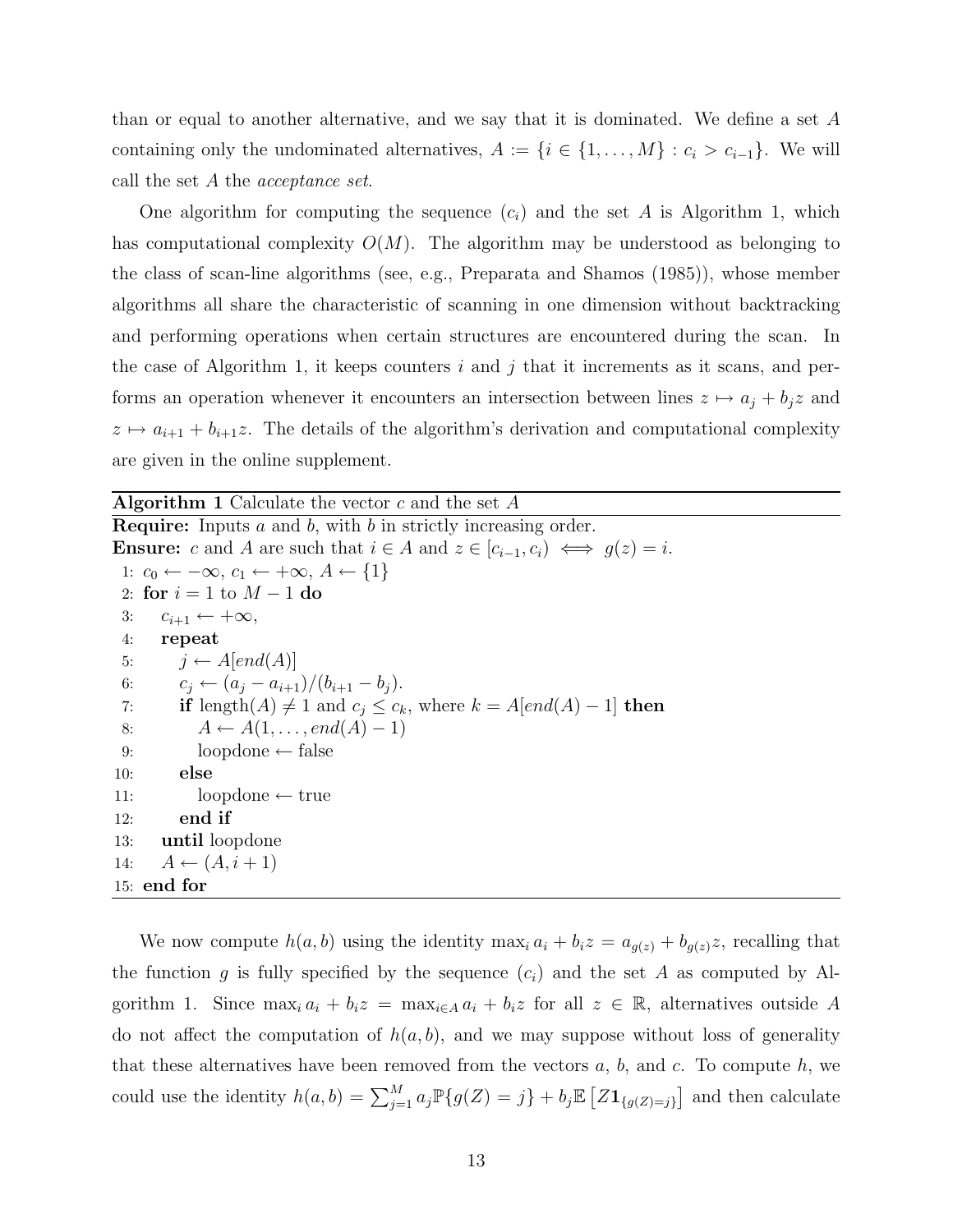$\mathbb{P}\{g(Z)=j\} = \mathbb{P}\{Z \in [c_{j-1}, c_j)\}\$  and  $\mathbb{E}\left[Z\mathbf{1}_{\{g(Z)=j\}}\right] = \mathbb{E}\left[Z\mathbf{1}_{\{Z \in [c_{j-1}, c_j)\}}\right]$ , but this leads to an expression that, while correct, is sometimes numerically unstable.

Instead, we write  $a_{g(Z)} + b_{g(Z)}Z$  as the telescoping sum

$$
a_{g(0)} + b_{g(0)}Z + \left[\sum_{i=g(0)}^{g(Z)-1} (a_{i+1} - a_i) + (b_{i+1} - b_i)Z\right] + \left[\sum_{i=g(Z)}^{g(0)-1} (a_i - a_{i+1}) + (b_i - b_{i+1})Z\right],
$$

where only the first sum has terms if  $Z \geq 0$  and only the second sum has terms if  $Z < 0$ .

We then apply the identity  $a_{i+1} - a_i = -(b_{i+1} - b_i)c_i$  and alter the sums using indicator functions to rewrite this as,

$$
a_{g(0)} + b_{g(0)}Z + \left[\sum_{i=g(0)}^{M-1} (b_{i+1} - b_i)(-c_i + Z)\mathbf{1}_{\{g(Z) > i\}}\right] + \left[\sum_{i=1}^{g(0)-1} (b_i - b_{i+1})(c_i - Z)\mathbf{1}_{\{g(Z) \leq i\}}\right].
$$

Note that  $(-c_i + Z)1_{\{g(Z) > i\}} = (-c_i + Z)^+$  and  $(c_i - Z)1_{\{g(Z) \leq i\}} = (c_i - Z)^+$  with  $z^+$  = max $(0, z)$  being the positive part of z. Noting that  $a_{g(0)}$  = max<sub>i</sub>  $a_i$ , we can then evaluate  $h(a, b)$  as

$$
h(a,b) = \mathbb{E}\left[a_{g(Z)} + b_{g(Z)}Z - a_{g(0)}\right]
$$
  
= 
$$
\left[\sum_{i=g(0)}^{M-1} (b_{i+1} - b_i)\mathbb{E}\left[(-c_i + Z)^+\right]\right] + \left[\sum_{i=1}^{g(0)-1} (b_i - b_{i+1})\mathbb{E}\left[(c_i - Z)^+\right]\right]
$$
  
= 
$$
\sum_{i=1}^{M-1} (b_{i+1} - b_i)\mathbb{E}\left[(-|c_i| + Z)^+\right] = \sum_{i=1}^{M-1} (b_{i+1} - b_i)f(-|c_i|),
$$
 (14)

where the function  $f$  is given as above in terms of the normal cdf and pdf as  $f(z) = \varphi(z) + z\Phi(z)$ . In the first equality on the third line we have used that  $i \ge g(0)$ implies  $c_i \geq 0$  and  $i < g(0)$  implies  $c_i < 0$ , and that Z is equal in distribution to  $-Z$ . In the second equality on this line we have evaluated the expectation using integration by parts.

For avoiding rounding errors in implementation, the expression (14) has the advantage of being a sum of positive terms, rather than involving subtraction of terms approximately equal in magnitude. Its accuracy can be further improved by evaluating the logarithm of each term as  $\log(b_{i+1} - b_i) + \log \phi(c_i) + \log(1 - |c_i|R(-|c_i|)),$  where  $R(s) =$  $\Phi(s)/\varphi(s)$  is Mills' ratio. One can then evaluate log  $h(a, b)$  from these terms using the identity  $\log \sum_i \exp(d_i) = \log(\max_j d_j) + \log \sum_i \exp(d_i - \max_j d_j)$ . To evaluate  $\log(1 - |c_i| R(-|c_i|))$ accurately for large values of  $|c_i|$ , use the function log1p available in most numerical software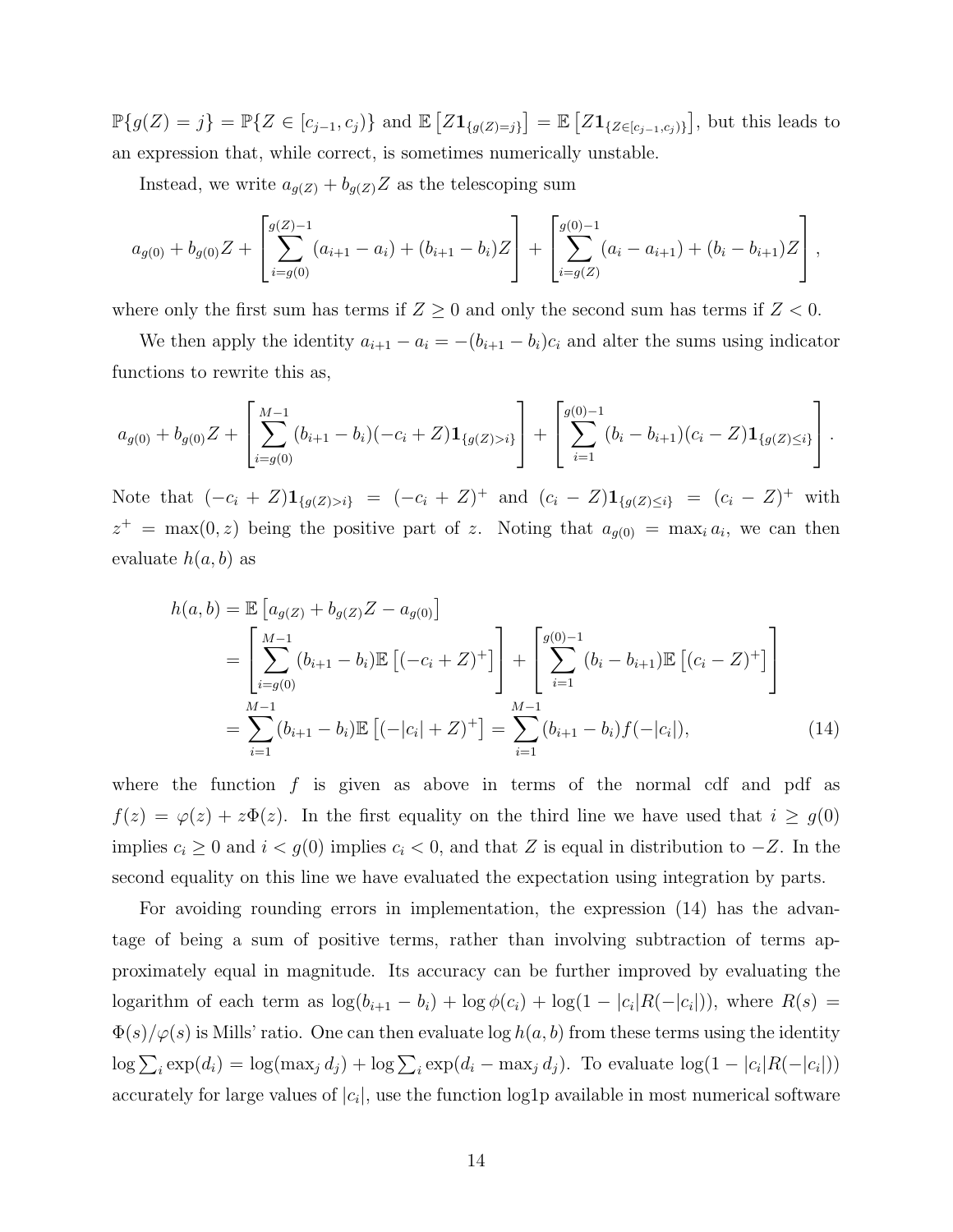packages, and an asymptotic approximation to Mills' ratio such as  $R(-|c_i|) \approx |c_i|/(c_i^2 + 1)$ , which is based on the bounds  $1/|c_i| \leq R(-|c_i|) \leq |c_i|/(c_i^2+1)$  (Gordon (1941)).

In summary, one computes the KG policy by first computing the sequence  $(c_i)$  and the set A using Algorithm 1, then dropping the alternatives not in A and using  $(14)$  to compute  $h(a, b)$ . The complete algorithm for doing so is given in Algorithm 2.

#### Algorithm 2 KnowledgeGradient $(\mu^n, \Sigma^n)$

**Require:** Inputs  $\mu^n$  and  $\Sigma^n$ . Ensure:  $x^* = X^{KG}(\mu^n, \Sigma^n)$ 1: for  $x = 1$  to M do 2:  $a \leftarrow \mu^n, b \leftarrow \tilde{\sigma}(\Sigma^n, x).$ 3: Sort the sequence of pairs  $(a_i, b_i)_{i=1}^M$  so that the  $b_i$  are in non-decreasing order and ties in b are broken so that  $a_i \leq a_{i+1}$  if  $b_i = b_{i+1}$ . 4: **for**  $i = 1$  to  $M - 1$  do 5: if  $b_i = b_{i+1}$  then 6: Remove entry *i* from the sequence  $(a_i, b_i)_{i=1}^M$ . 7: end if 8: end for 9: Use Algorithm 1 to compute c and A from a and b. 10:  $a \leftarrow a[A], b \leftarrow b[A], c \leftarrow (c[A], +\infty), M \leftarrow \text{length}(A).$ 11:  $\nu \leftarrow \log \left( \sum_{i=1}^{M-1} (b_{i+1} - b_i) f(-|c_i|) \right)$ 12: if  $x = 1$  or  $\nu > \nu^*$  then 13: \* ←  $\nu, x^*$  ←  $x$ 14: end if 15: end for

To analyze the computational complexity of Algorithm 2, we note that the loop executes  $M$  times, and that within that loop, the step with the largest computational complexity is the sort in Step 3 with complexity  $O(M \log M)$ . Therefore the algorithm has computational complexity  $O(M^2 \log M)$ .

#### 3.2. Optimality and convergence results

The KG policy exhibits several optimality and convergence properties. We only state and briefly discuss these properties here, leaving proofs and further discussion to the Online Supplement. First, as shown in Remark 1, the KG policy is optimal by construction when  $N = 1$ . Second, in the limit as  $N \to \infty$ , the suboptimality gap of the KG policy shrinks to 0. Third, for  $1 < N < \infty$ , we provide a bound on the suboptimality gap of the KG policy. These results extend optimality results proved in Frazier et al. (2008) for independent normal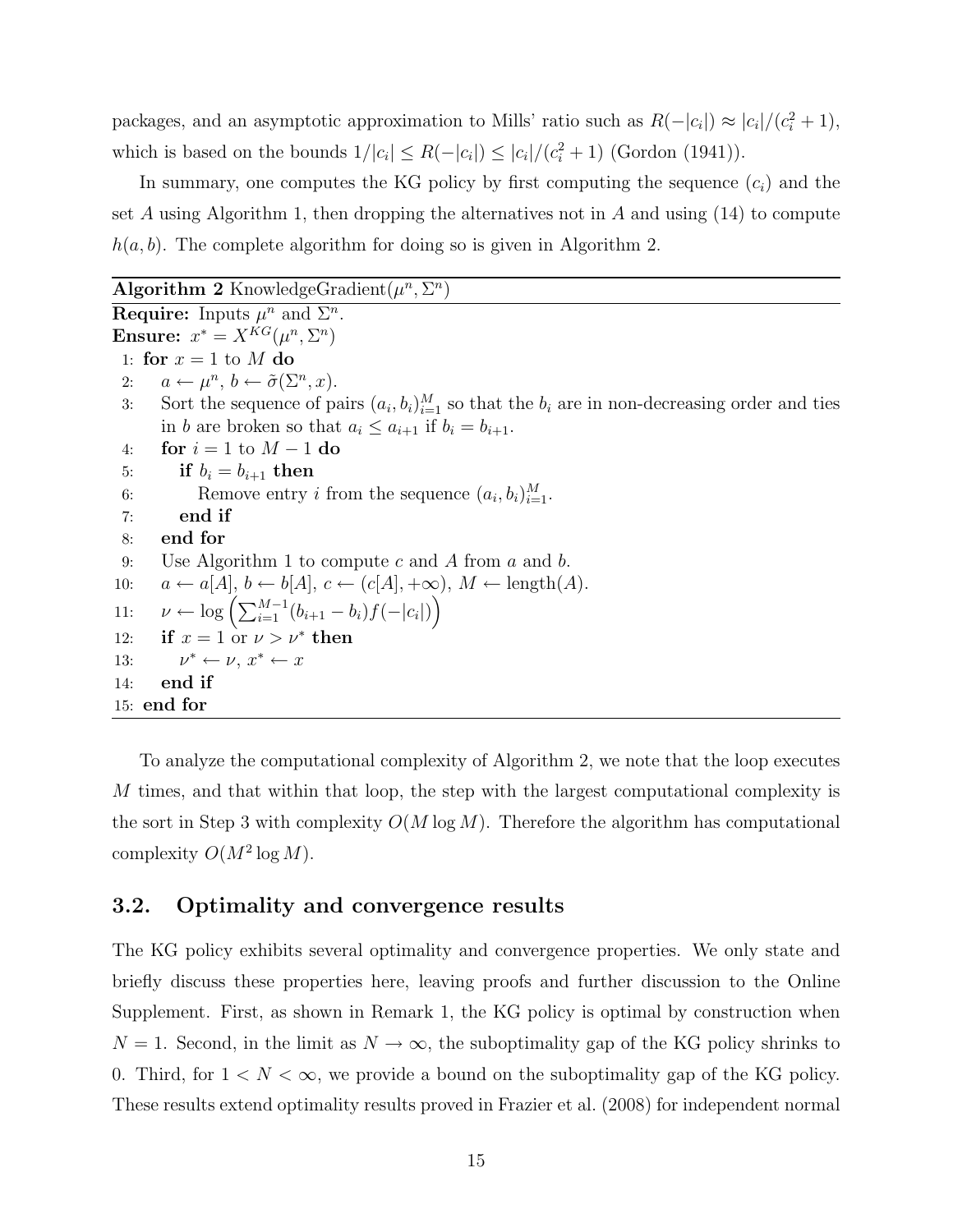priors. Because the prior lacks independence, the proofs of convergence and bounded finite sample suboptimality are more involved, and the statements of the theorems themselves are somewhat different than in the independent case.

The second optimality result, that the suboptimality of the KG policy shrinks to 0 as  $N \to \infty$ , is given in the following theorem.

**Theorem 4.** For each  $s \in \mathbb{S}$ ,  $\lim_{N \to \infty} V^0(s; N) = \lim_{N \to \infty} V^{KG,0}(s; N)$ .

We refer to this property as asymptotic optimality of the KG policy, since it shows that the values of KG and optimal policies are asymptotically identical. It should be emphasized that this use of the term "asymptotic optimality" does not refer to the asymptotic rate of convergence, but only to the asymptotic equality between the two value functions. Theorem 4 is essentially a convergence result, since both the KG policy and the optimal policy achieve their asymptotic values  $\lim_{N\to\infty} V^0(s;N)$  by exploring often enough to learn perfectly which alternative is best. In other words, our posterior belief about which alternative is best converges to one in which the best alternative is known perfectly.

While convergence and hence asymptotic optimality is generally easy to prove for simple non-adaptive policies like equal allocation, it is usually more difficult to prove for adaptive policies. Since non-adaptive policies like equal allocation usually perform badly in the finite sample case, the value of proving convergencing under the KG policy lies in KG's adaptive nature, and in KG's good finite sample performance in numerical experiments (see Section 4). Convergence is a good property for policies with good finite sample performance to have because it provides reassurance when using a policy that we would use anyway. We prove and discuss Theorem 4 further in Section A.2 of the Online Supplement.

The third optimality result, which provides a general bound on suboptimality in the cases  $1 < N < \infty$  not covered by the first two optimality results, is given by the following theorem. This bound is tight for small N and loosens as N increases. It uses a norm  $|| \cdot ||$  on  $\mathbb{R}^M$  defined by  $||u|| := \max_i u_i - \min_j u_j$ . We write  $||\tilde{\sigma}(\Sigma, \cdot)||$  to indicate  $\max_x ||\tilde{\sigma}(\Sigma, x)||$ .

**Theorem 5.** 
$$
V^n(S^n) - V^{KG,n}(S^n) \leq \frac{1}{\sqrt{2\pi}} \max_{x^n, ..., x^{N-2}} \sum_{k=n+1}^{N-1} ||\tilde{\sigma}(\Sigma^k, \cdot)||
$$
.

A proof of this theorem is given in Section A.3 of the Online Supplement.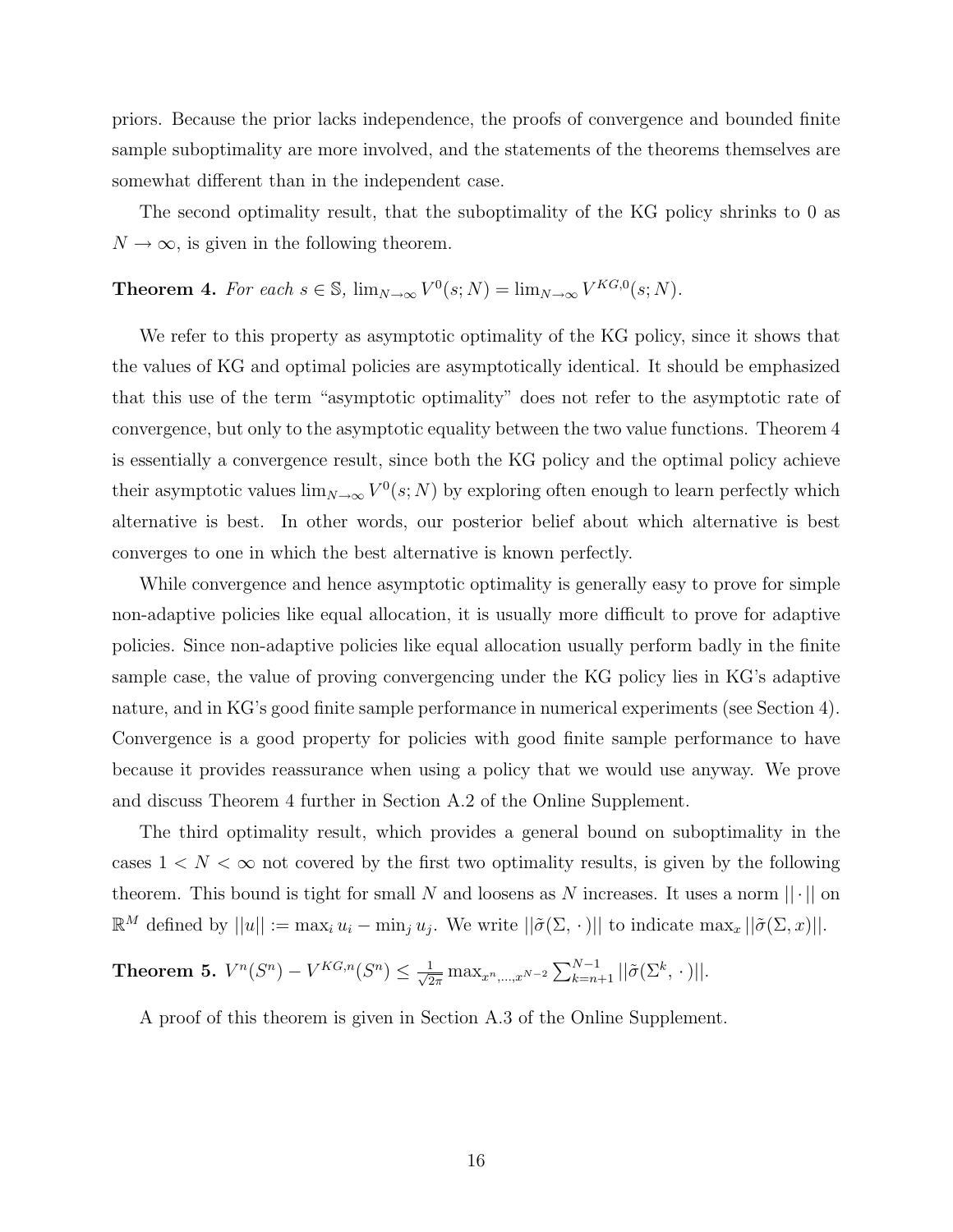### 4. Numerical experiments

To illustrate the application of the KG policy, we consider the problem of maximizing a continuous function over a compact subset of  $\mathbb{R}^d$ . We will suppose that noisy evaluations of the function may be obtained from some "black box", but that each evaluation has a cost and so we should try to minimize the number of evaluations needed. This problem appears in many applications: finding the optimal dosage of a drug; finding the temperature and pressure that maximize the yield of a chemical process; pricing a product through a limited number of test markets; or finding aircraft design parameters that provide the best performance in a computer simulation. The problem is particularly well-studied in the context in which the function is evaluated by running a time-consuming simulation, as in the last of these examples, where it is known as simulation optimization. When the problem is accompanied by a modeling decision to place a Bayesian prior belief on the unknown function  $\theta$ , it is further known as Bayesian global optimization.

Bayesian global optimization is a well-developed approach, dating to the seminal work of Kushner (1964). Because it is so well-developed, and contains several well-regarded algorithms, it offers a meaningful and competitive arena for assessing the KG policy's performance. We will compare the KG policy against two recent Bayesian global optimization methods that compare well with other global optimization methods: the Efficient Global Optimization (EGO) policy introduced in Jones et al. (1998), and the Sequential Kriging Optimization (SKO) policy introduced in Huang et al. (2006). Both algorithms were designed for use with a continuous domain, but can be easily adapted to the discretized version of the problem treated here.

The modeling approach generally employed in Bayesian global optimization is to suppose that the unknown function  $\theta$  is a realization from a Gaussian process. Wiener process priors, a special case of the Gaussian process prior, were common in early work on Bayesian global optimization, being used by techniques introduced in Kushner (1964) and Mockus (1972). The Wiener process in one dimension is computationally convenient both because of an independence property under the posterior probability measure, and because the maximum of the posterior mean is always achieved by a previously measured point. Later work (see Stuckman (1988) as well as Mockus (1989, 1994)) extended these two methods to multiple dimensions while continuing to use the Wiener process prior.

The paths of the Wiener process are nowhere-differentiable with probability 1, which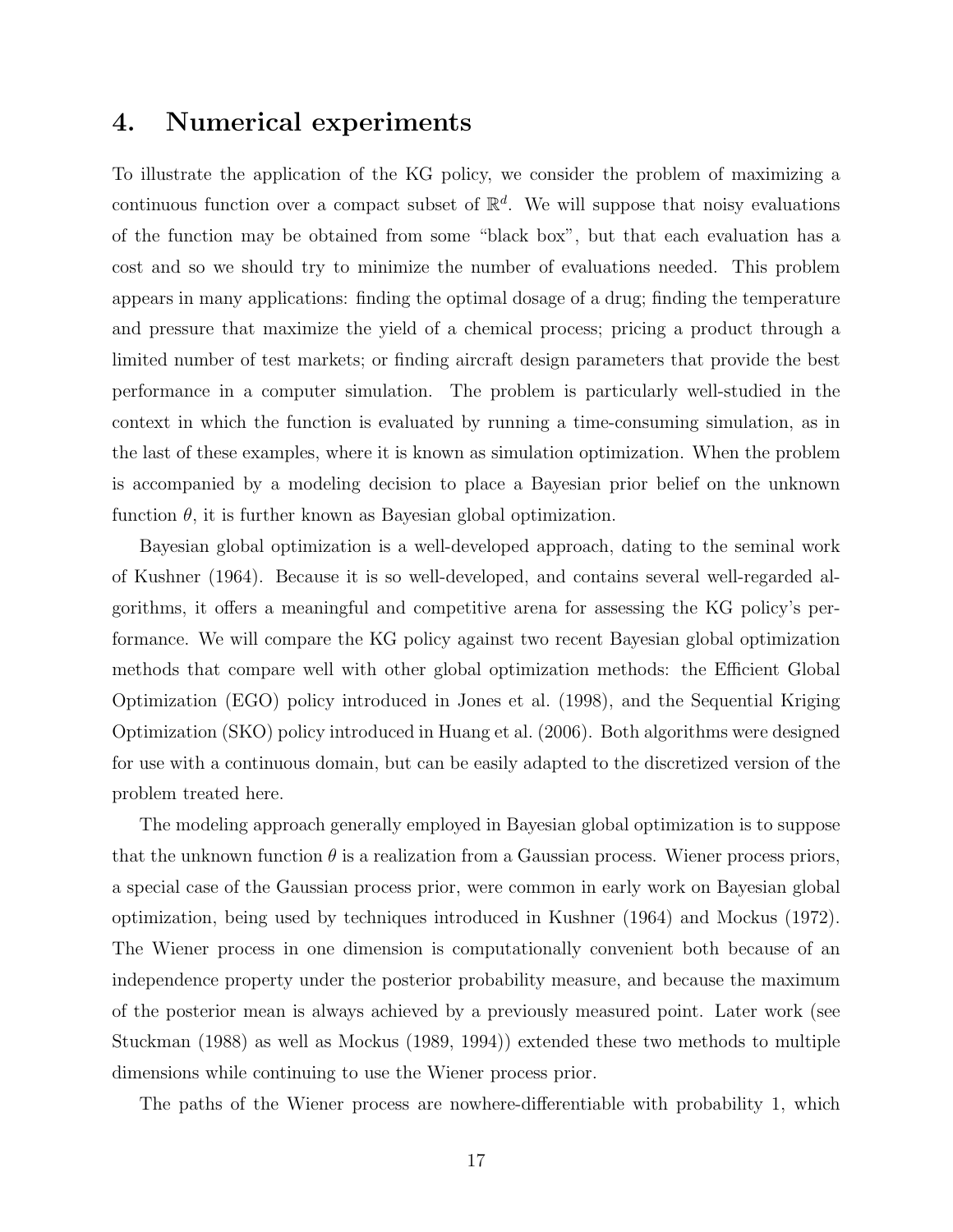can cause difficulty when using it as a prior belief for smooth functions. A more general class of Gaussian processes has been used for estimating mineral concentrations within the geostatistics community since the 1960s under the name kriging (see Cressie (1993) for a comprehensive treatment, and Currin et al. (1991); Kennedy and O'Hagan (2001) for a Bayesian interpretation) and it was this more general class of priors that was advocated for use by Sacks et al. (1989) and others. The EGO algorithm against which we compare uses this more general class of priors. EGO assumed the absence of measurement noise, but was extended to the noisy case by Williams et al. (2000), and then later by Huang et al. (2006), which introduced the SKO algorithm. To maintain computational efficiency, EGO and its descendants assume that the point with the largest posterior mean is one of those that was previously measured. While true under the Wiener process prior, this assumption is not true with a general Gaussian process prior.

The class of Gaussian process priors is parameterized by the choice of a mean function with domain  $\mathbb{R}^d$ , and a covariance function with domain  $\mathbb{R}^d \times \mathbb{R}^d$ . Under a Gaussian process prior so parameterized, the prior belief on the vector  $(\theta(i_1), \ldots, \theta(i_K))$  for any fixed finite collection of points  $i_1, \ldots, i_K$  is given by a multivariate normal distribution whose mean vector and covariance matrix are given by evaluating the mean function at each of the K points and the covariance function at each pair of points. If there are known trends in the data then the mean function may be chosen to reflect this, but otherwise it is often taken it to be identically 0, as we do in the experiments described here. The class of Gaussian process priors used in practice is usually restricted further by choosing the covariance function from some finite dimensional family of functions. In our experiments we use the class of power exponential covariance functions, under which, for any two points  $i$  and  $j$ ,

$$
Cov(\theta(i), \theta(j)) = \beta \exp\{-\sum_{k=1}^{d} \alpha_k (i_k - j_k)^2\},\tag{15}
$$

where  $\alpha_1, \ldots, \alpha_d > 0$  and  $\beta > 0$  are hyperparameters chosen to reflect our belief. Since  $Var(\theta(i)) = \beta$ , we choose  $\beta$  to represent our confidence that  $\theta$  is close overall to our chosen mean function. We may even take the limit as  $\beta \to \infty$  to obtain an improper prior that does not depend upon the mean function. The hyperparameter  $\alpha_k$  should be chosen to reflect how quickly we believe  $\theta$  changes as we move in dimension k, with larger values of  $\alpha_k$ suggesting more rapid change. This class of covariance functions produces Gaussian process priors whose paths are continuous and differentiable with probability 1, and for this reason are often used for modeling smooth random functions.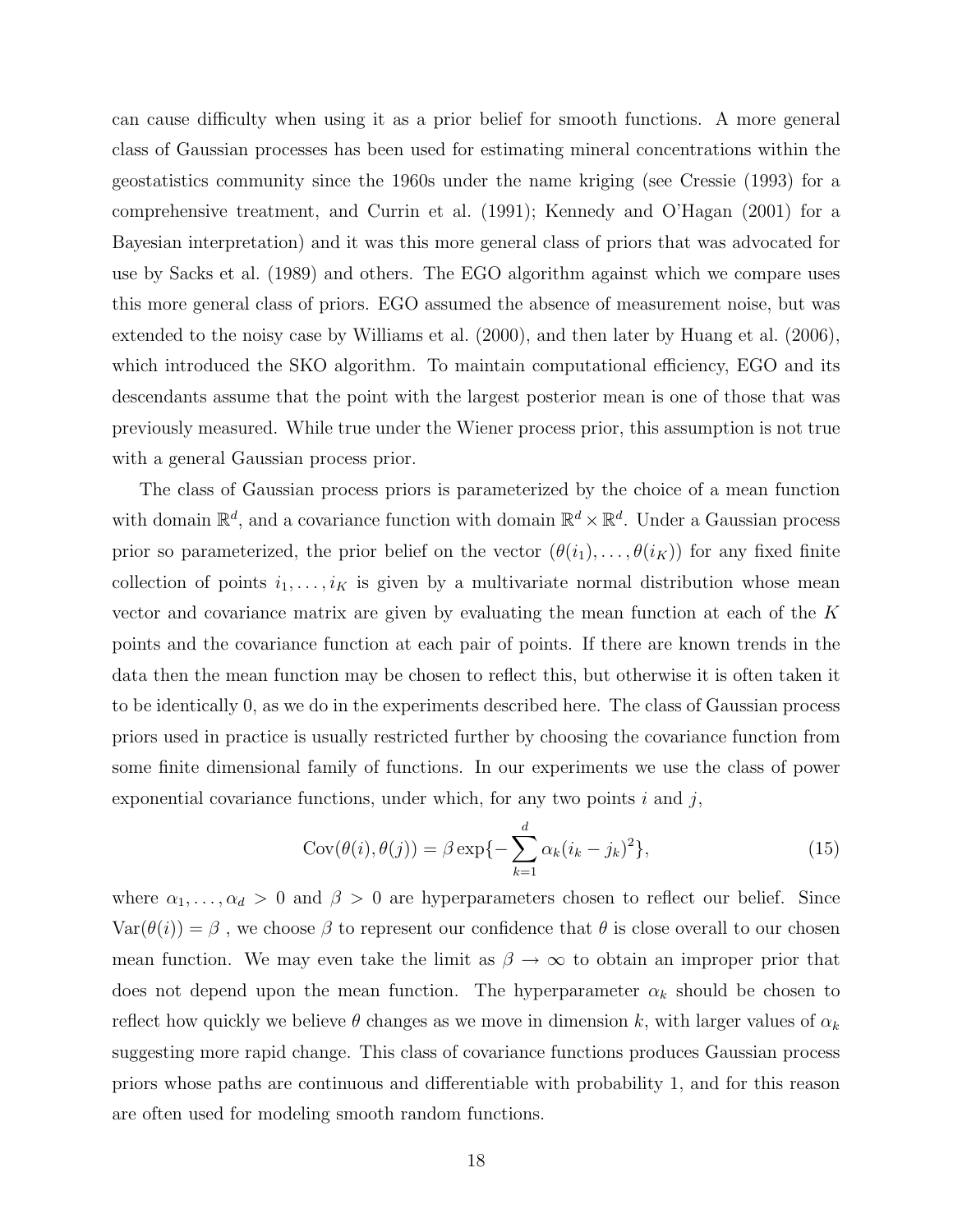In practice, one is often unsure about which hyperparameters are best, and particularly about the smoothness parameters  $\alpha_1, \ldots, \alpha_d$ . This ambivalence may be accommodated by placing a second-level prior on the hyperparameters. In this hierarchical setting, inference calculations with the full posterior is often intractable, so instead the maximum a posteriori (MAP) estimate of the hyperparameters is used by first maximizing the posterior likelihood of the data across the hyperparameters, and then proceeding as if our posterior belief were concentrated entirely on the values attaining the maximum. If the prior is taken to be uniform on the hyperparameters then the MAP estimate is identical to the MLE. This is the approach we apply here.

While usual approaches to Bayesian global optimization generally assume a continuous domain, our knowledge-gradient approach as described herein requires discretizing it. We choose some positive integer  $L$  and discretize the domain via a mesh with  $L$  pieces in each dimension, obtaining  $M = L<sup>d</sup>$  total points. Our task is then to discover the point i in this mesh that maximizes  $\theta(i)$ .

We now describe in greater detail the algorithms against which we will compare KG: EGO and SKO. The EGO algorithm is designed for the case when there is no measurement noise. It proceeds by assigning to each potential measurement point an "expected improvement" (EI) given by

$$
EI(x) = \mathbb{E}_n \left[ \max \left( \theta(x^n), \max_{k < n} \theta(x^k) \right) \mid x^n = x \right] - \max_{k < n} \theta(x^k),\tag{16}
$$

and then measuring the x with the largest value of  $EI(x)$ . In the version of the problem with a continuous domain, the above formula may be used to compute  $EI(x)$  for any given value of x, and then a global optimization algorithm like the Nelder-Mead simplex search is used to search for the x that maximizes  $EI(x)$ . In our discretized version of the problem EGO simply evaluates  $E(x)$  at each of the finitely many points and measures a point attaining the maximum. If there is more than one point attaining the maximum then EGO chooses uniformly at random among them.

In the calculation (16) of  $EI(x)$ , the term  $\max_{k \leq n} \theta(x^k)$  is the value of the best point we have measured by time n, and is  $\mathcal{F}^n$ -measurable in light of the assumption of no measurement noise. The term  $\theta(x^n)$  is the value of the point that we are about to measure, and is  $\mathcal{F}^{n+1}$ measurable. Thus  $EI(x)$  is exactly the expected value of measuring at  $x^n = x$  and then choosing as implementation decision the best among the points  $x^0, \ldots, x^n$ . This quantity is quite similar to the factor  $Q^{N-1}(S^n; x)$  used by the KG policy to make its decisions, except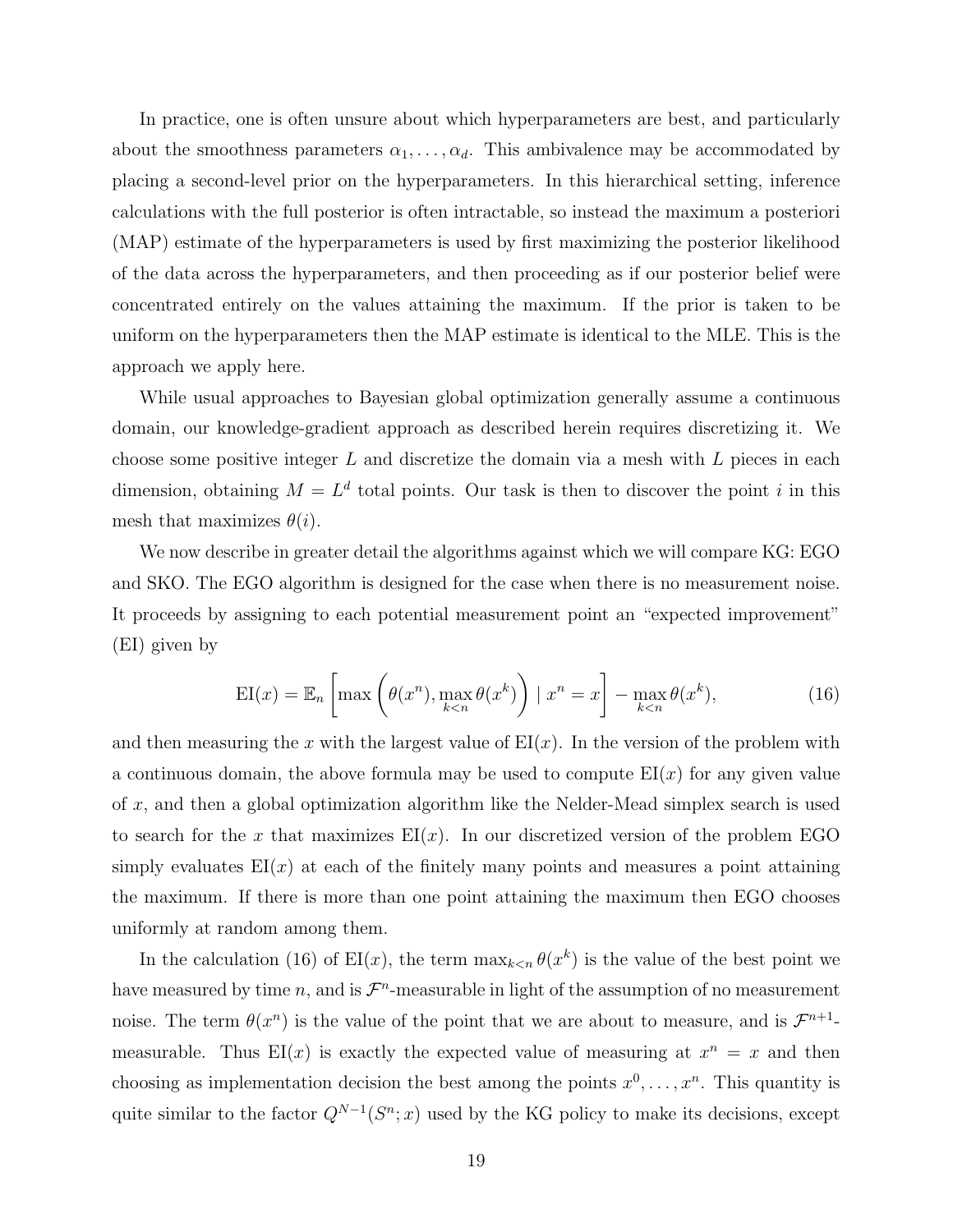that  $Q^{N-1}(S^n; x)$  does not restrict its potential implementation decisions to those points measured previously. Generally speaking, the points maximizing  $EI(x)$  and  $Q^{N-1}(S^n; x)$  are frequently distinct from one another, but they are also often close together, and so KG and EGO policies often perform similarly in those noise-free cases in which EGO can be used.

SKO is a generalization of the EGO policy to the case of non-zero measurement noise. It operates at time *n* by first considering a utility function,  $u(x) = \mu^{n}(x) - c\sqrt{\sum_{x}^{n}}$ , and maximizing this over the points already measured to obtain an "effective best point",  $x^{**} \in \arg \max_{x^k, k < n} u(x^k)$ . Then, when considering whether to measure at some candidate point x, it calculates an augmented expected improvement function,

$$
EI(x) = \mathbb{E}_n \left[ \max \left( \mu^n(x^{**}) - \mu^{n+1}(x), 0 \right) \mid x^n = x \right] \cdot \left( 1 - \sqrt{\frac{\lambda_x}{\Sigma_{xx}^n + \lambda_x}} \right). \tag{17}
$$

The first term is essentially the expected improvement over implementing at  $x^{**}$ , and the second term is added to suggest more measurement in unexplored regions of the domain. As  $\lambda_x$  goes to 0, the second term goes to 1 and  $x^{*}$  goes to  $\arg \max_{x^{k}, k \le n} \mu_{x^{k}}^{n}$ , and so the augmented expected improvement in (17) goes to the noise-free expected improvement in (16). In this limit, SKO behaves identically to EGO.

KG is similar to EGO and SKO in that all three do some type of one-step analysis considering the change in the expected value of the best implementation decision before and after the measurement, but KG is essentially different from EGO and SKO in its understanding that measuring at a point  $x^n$  can cause the best posterior implementation decision to be at some entirely new location not equal to any previously measured point. We illustrate this in Figure 1, where we show two posterior beliefs and the decision process of KG and EGO in each. In the first situation (two left panels), EGO prefers to measure at a point that is very close to previous measurements. EGO prefers this location because it has a large mean in comparison with the unexplored region of the function's domain. The unexplored region also has value to EGO, but not as much as does the region with large mean, as displayed by the plot of expected improvement.

In contrast, KG prefers to measure in the unexplored region. When calculating the value of measuring in this region, both KG and EGO include the potential benefit of learning that the measured point is better than the previous best point. KG, however, also includes a more subtle benefit: measurement in the unexplored region will alter the location of the posterior maximum even if the point measured is not found to be better than the previous best point.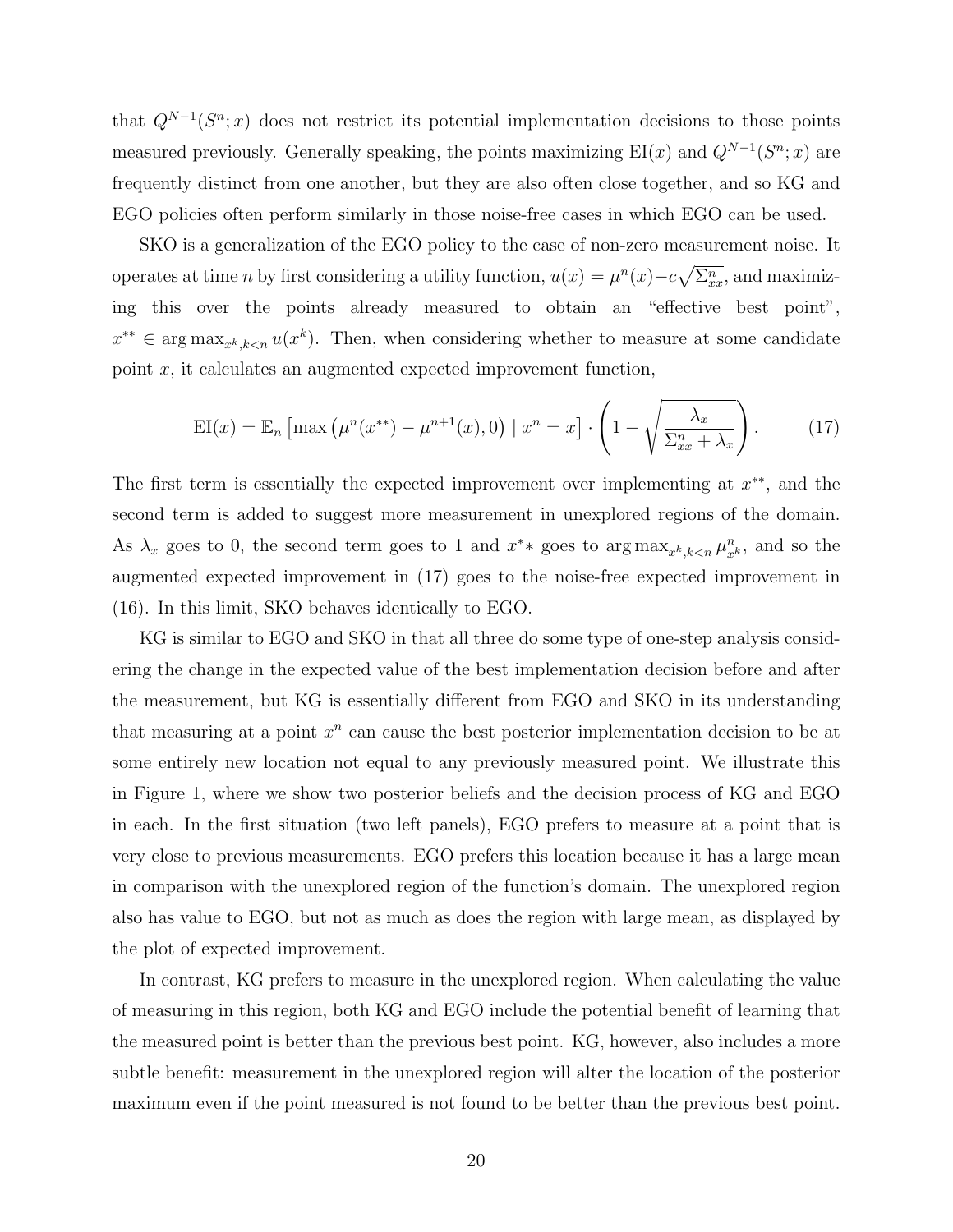If the measurement reveals the point to be worse than expected, this will shift the maximum to the left of where it was previously, and if the measurement reveals the point to be even a small amount better than expected, this will shift the maximum to the right. This shifting left and right also carries with it shifting up and down, and a positive net benefit. This added benefit is enough to convince KG to measure in the unexplored region.

Such differences in measurement decision between EGO and KG tend to cause relatively small differences in their expected performances, as demonstrated in our second set of experiments to be discussed below, with one reason pictured in the two right panels of Figure 1. Here we see the belief state resulting from the measurement advocated by EGO in the left panel. Now both KG and EGO agree, with the point of their agreement being close to where KG wanted to measure originally. This situation, with KG and EGO choosing similar measurements, is common.

The differences between SKO and KG have as origin KG's inclusion of extra considerations into its calculation, but they also include SKO's inclusion of an extra exploration term in its calculation. The benefits provided by SKO's explicit exploration term appear to be provided implicitly by KG's full one-step analysis, and their difference in expected performance tends to be greater than is the difference between KG and EGO. This is demonstrated in our experiments below.

When estimating the hyperparameters from previous observations using the MLE and at the same time measuring according to a policy that depends upon the hyperparameters like KG, EGO or SKO, it is necessary to initially sample according to some other design to obtain a reasonable estimate of the hyperparameters, and then to switch over to the hyperparameter-dependent policy. When the measurement noise is zero, Jones et al. (1998) recommends using an initial Latin hypercube design with  $2 \times$  number of dimensions measurements. When the measurement noise is unknown, Huang et al. (2006) recommends using the same Latin hypercube design with the same number of measurements followed by two additional measurements at the previously measured locations with the two best outcomes. We follow these recommendations in the experiments described here.

In our first set of experiments, pictured in Figure 2, we generated three one-dimensional random functions labeled a, b and c and discretized them into  $M = 80$  points each. The three functions were drawn from Gaussian process priors with mean 0 and power exponential covariance matrices with  $\beta = 1/2$  and  $\alpha_1$  equal to  $100/(M-1)^2$ ,  $16/(M-1)^2$ ,  $4/(M-1)^2$ respectively. With each truth, experiments were performed with normally distributed noise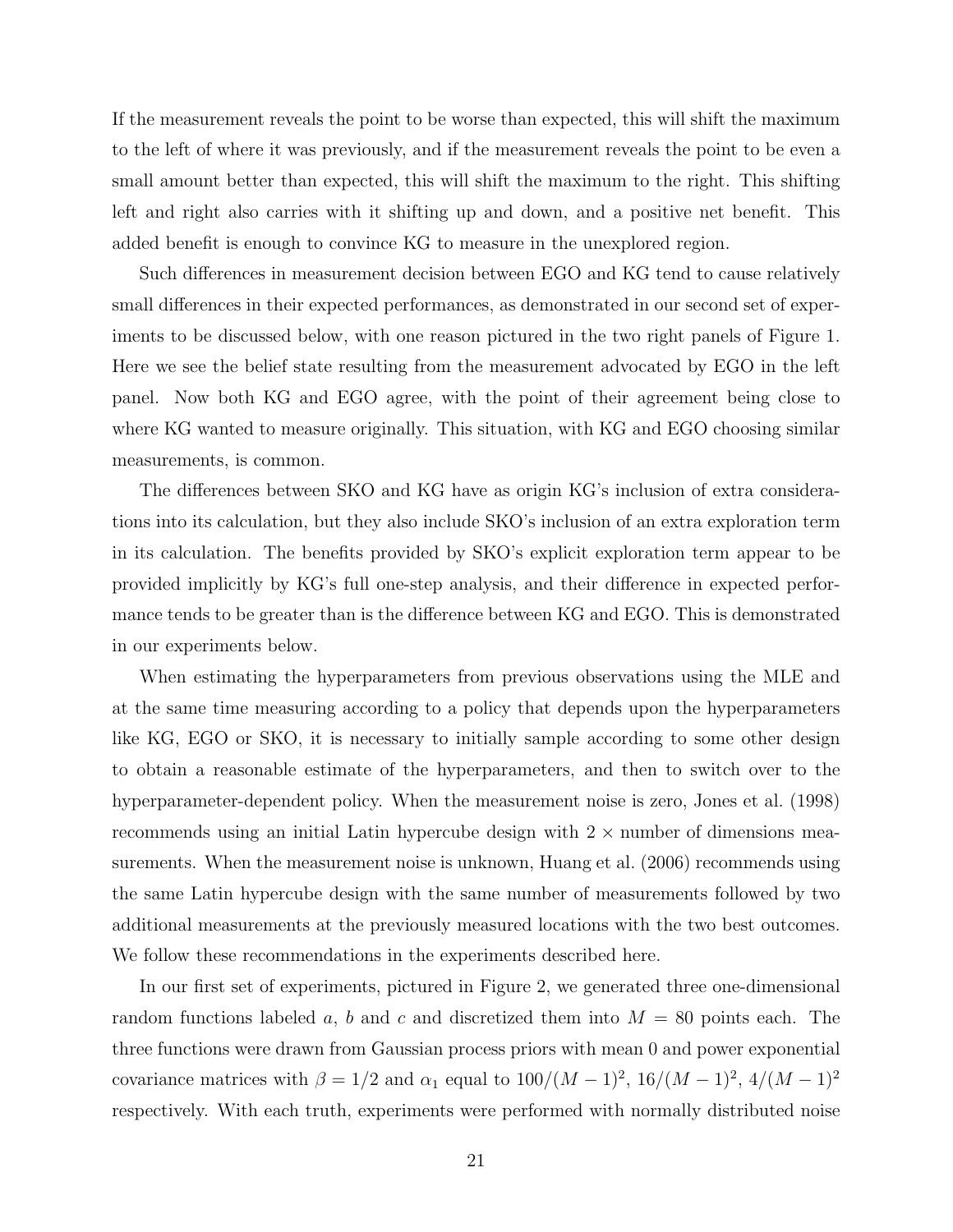

Figure 1: Upper plots display the posterior belief at two different points in time, with time  $n = 4$  on the left and  $n = 5$  on the right. The prior mean is plotted as a solid line, with two standard deviations above and below plotted as dotted lines. Previous measurements are circles. The  $n = 5$  belief is obtained by beginning with  $n = 4$  and taking the EGO decision. Lower plots display EGO's Expected Improvement quantity and KG's improvement factor  $\mathbb{E}_n \left[\max_i \mu_i^{n+1}\right]$  $\binom{n+1}{i}$  |  $x^n = x$ ] – max<sub>i</sub>  $\mu_i^n$  for the corresponding belief above. The alternative that each policy would measure is marked with a square, with disagreement at  $n = 4$  but agreement at  $n = 5$ .

with standard deviations of 0.1 and 0.2. In this experiment we compare KG with SKO, both with correlated priors, and we also picture the performance of KG with an independent noninformative prior.

With both correlated KG and SKO algorithms we used an initial design of 12 points as described above to obtain an initial MAP estimate of the hyperparameters, updating this MAP estimate with each sample taken. With the independent KG algorithm, we began with a noninformative prior in which the prior probability distribution on  $\theta_i$  is uniform over  $\mathbb{R}$ , resulting in a first stage of size  $M = 80$  in which each alternative is measured once in random order. Each combination of truth, noise variance and policy was replicated between 1000 and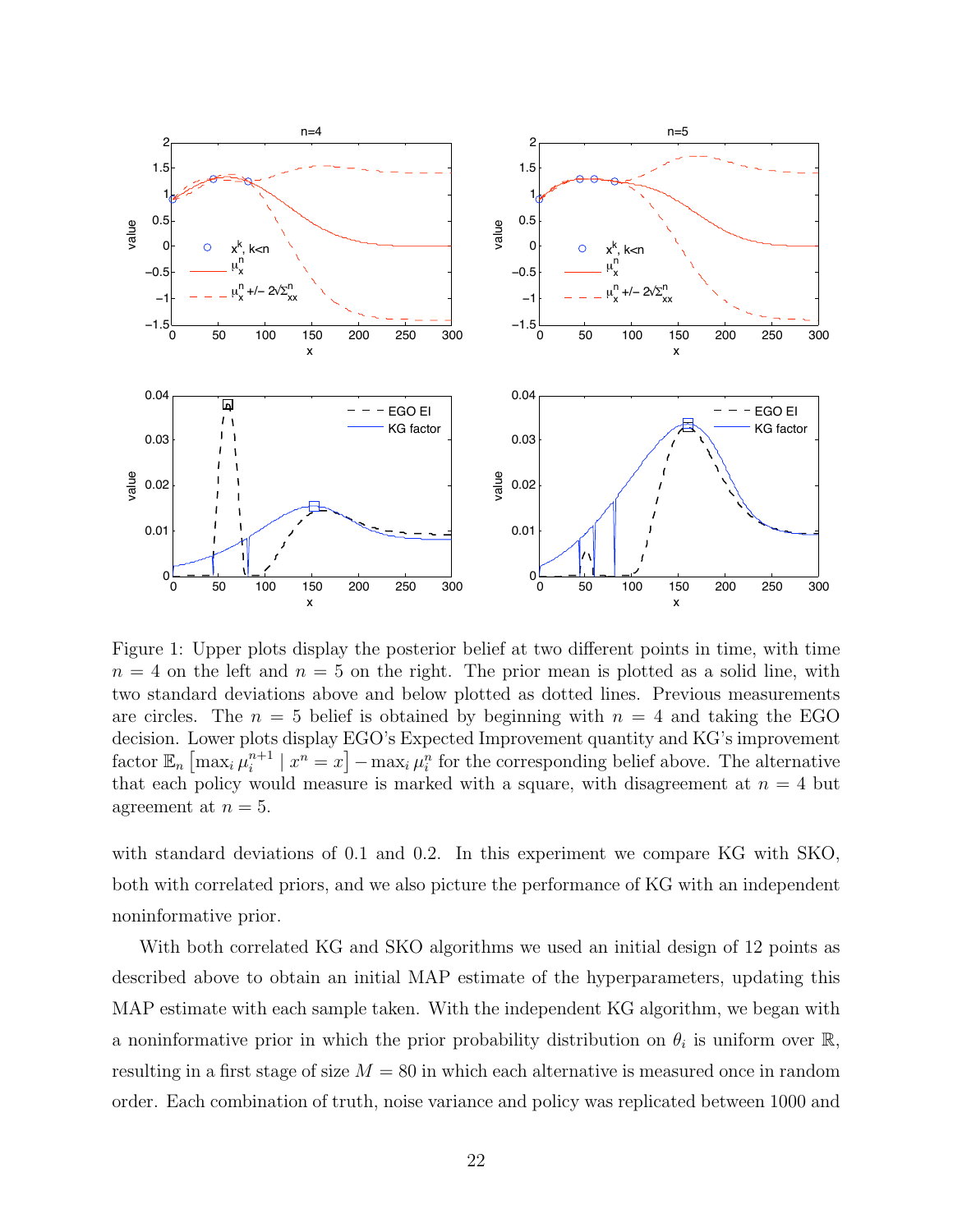

Figure 2: Comparison of SKO, correlated KG (CKG), and independent KG (IKG) on three functions drawn from Gaussian process priors. CKG and SKO policies estimated hyperparameters adaptively with an initial stage of 22 measurements. IKG used an independent noninformative prior. The top row shows the three functions tested, and the middle and bottom rows shows policy performance at noise variances  $(0.1)^2$  and  $(0.2)^2$  respectively. Each policy performance plot shows the  $log_{10}$  of expected opportunity cost (OC) vs. iteration. Standard errors were too small to be plotted. The maximum in each plot of  $|\log_{10}(\text{estimated OC} \pm 2 \times \text{stderr}) - \log_{10}(\text{estimated OC})|$  over all three policies is, from left to right, .17, .12, .12 for the second row and .09, .07, .12 for the third row.

 $2000$  times, and the opportunity cost was recorded as a function of iteration n. Opportunity cost is here defined as  $(\max_i \theta_i) - \theta_{i^*}$ , with  $i^*$  being given by  $i^* \in \arg \max_{x^k, k < n} Y_{x^k}$  during the first stage when the hyperparameters have not yet been estimated, and  $i^* \in \arg \max_x \mu_x^n$ after the first stage. After the first stage, opportunity cost is the difference between the best implementation decision given perfect knowledge and the best implementation decision given the knowledge collected by the policy by time  $n$ .

The base-10 logarithm of the sample average of the opportunity costs observed over the 500 replications is plotted against iteration in Figure 2 for each choice of truth and noise variance. Sampled opportunity costs from batches of 25 replications were averaged together to obtain approximately normally distributed estimates of expected opportunity cost, and their sample deviations were used to estimate the error in the plotted lines, but the resulting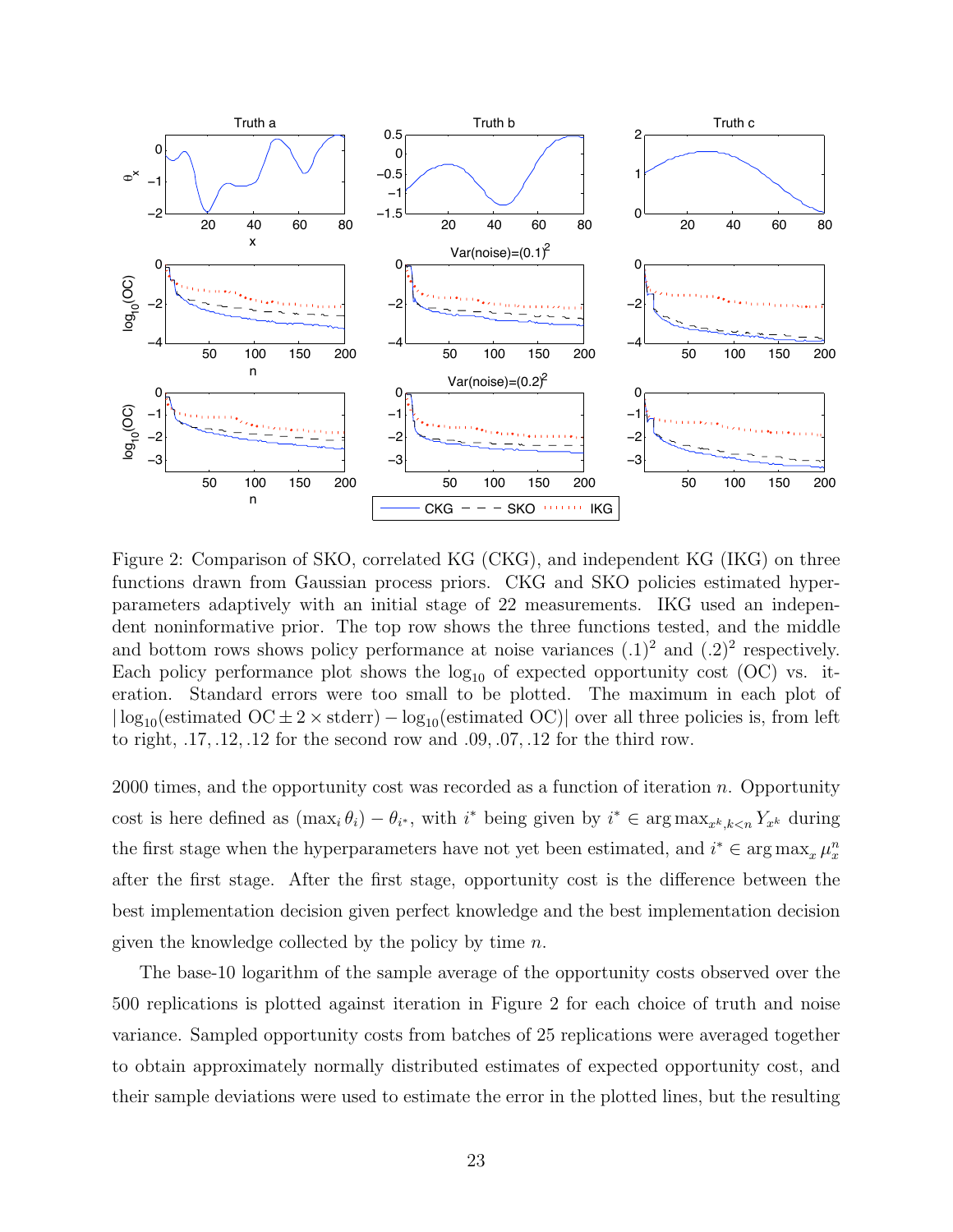error estimates were too small to be graphed. Instead, we state them in the caption to Figure 2.

The figure shows that correlated KG outperforms SKO in each of the six situations tested, and at the final measurement  $(n = 200)$  the expected opportunity cost incurred by SKO is as much as 4.4 times larger than that incurred by KG. For the truths  $a, b$  and c respectively, the ratio of opportunity costs at the final measurement is 4.4, 2.1 and 1.3 when the measurement variance is  $(0.1)^2$ , and 2.4, 2.0 and 1.9 when the measurement variance is  $(0.2)^2$ .

The figure also shows that both SKO and correlated KG outperform independent KG, often by a significant margin. The independent KG policy was shown in Frazier et al. (2008) to perform well in comparison with other R&S policies on problems with independent beliefs, and so this relative performance should be seen as a function of the correlation present in the prior, and as likely to be evidenced by other R&S policies assuming independent beliefs like OCBA and VIP. Indeed, these results show that there is often great benefit to using correlations in the prior when the problem encourages it. The margin between independent KG and the other policies is largest for truth c because it has the largest correlation across the domain. Generally, the advantage of including correlation in the prior increases as the underlying function becomes more strongly correlated. In particular, had we chosen a finer discretization level but used the same truths, independent KG would have suffered while the performance of correlated KG and SKO would have been relatively unaffected.

In our second set of experiments, pictured in Figure 3, we compare EGO and CKG. In the previous set of experiments we also examined KG and EGO performance with no measurement noise, but found no statistically significant difference between them with the number of replications we performed. Indeed, without measurement noise, the test problems were easy enough that the best point was discovered during the first stage of measurements where there is no difference between the two policies. This second set of experiments was designed with this similarity in mind to be as sensitive as possible to differences in the measurement policies. Instead of estimating expected opportunity cost for a single true function  $\theta$ , we generated 26,000 1-dimensional functions from a Gaussian process prior, simulated each policy on each function and averaged them together to obtain expected opportunity cost under the prior. The Gaussian process prior had mean identically 0 and power exponential covariance function with  $\beta = 1/2$  and  $\alpha_1 = 1/64$ , and the discretization level was  $L = 200$ . Also, instead of using a large first stage to adaptively estimate the hyperparameters, we restricted the first stage to a single uniformly distributed measurement,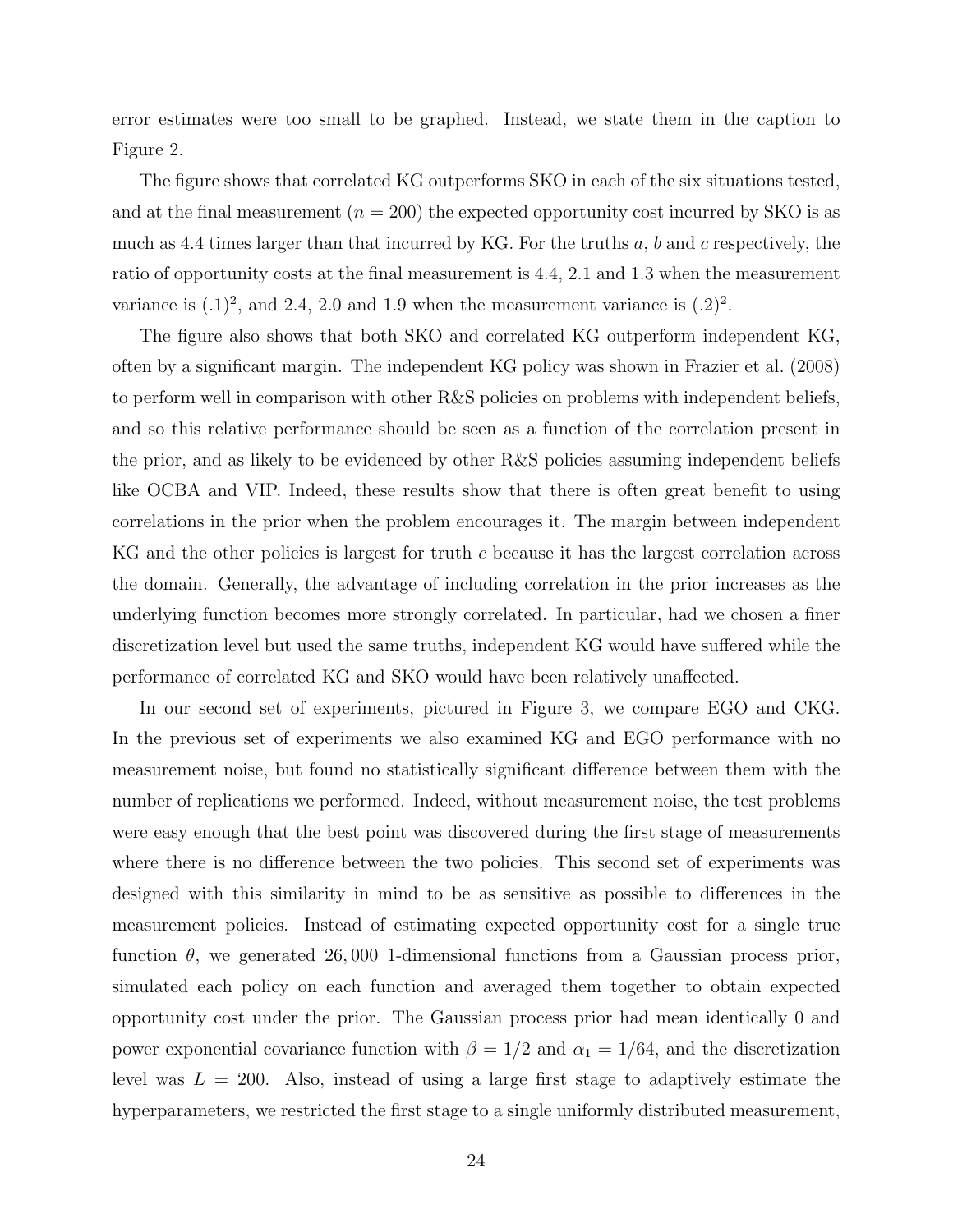

Figure 3: Comparison of KG with EGO on 26, 000 one-dimensional functions drawn from a Gaussian process prior with parameters  $\beta = 1/2, \alpha_1 = 1/64$ and  $L = 200$ . The plot shows the difference in expected opportunity cost between the two polices, with a positive difference indicating that KG performed better.

and we allowed the measurement policies to use the true hyperparameter values rather than the MAP estimate. The results, in Figure 3, show that the difference between the policies is quite small but still statistically significant, with KG performing better than EGO, and with the biggest improvement in the early iterations.

In our third and final set of experiments, pictured in Figure 4, we compare KG with SKO on several standard test functions with measurement variance  $(0.1)^2$ . These test functions are the six-hump camelback function from Branin (1972), a "tilted" version of the Branin function from Huang et al. (2006), and the Hartman-3 function from Hartman (1973). Their functional forms and the discretization levels and domains are given in the table in Figure 4. These functions are traditionally minimized, and we do so in these numerical experiments by maximizing their negative.

In all three tests we see the initial stage in which both algorithms perform similarly. On the Tilted Branin and Hartman-3 functions, both KG and SKO rapidly improve their opportunity cost as the first stage ends and both their implementation decision and measurement decisions are free to range across the entire domain. KG is able to maintain this rapid improvement for longer, achieving a lower opportunity cost by approximately iteration 30 in the Tilted Branin example, and by approximately iteration 40 in the Hartman-3 example. KG then maintains this advantage through the increasing iterations.

On the six-hump camelback function, both SKO and KG algorithms suffer an initial increase in opportunity cost after the first stage in which the belief acquired by the Latin hypercube sampling combined with the Gaussian process prior leads them to believe that the function is better at a point far from where they have measured previously, when in fact this belief is incorrect. Both policies quickly recover, but SKO initially recovers more quickly than KG, outperforming it until approximately iteration 45. This may be because SKO has a greater tendency toward measuring the alternative that it would like to implement, i.e., that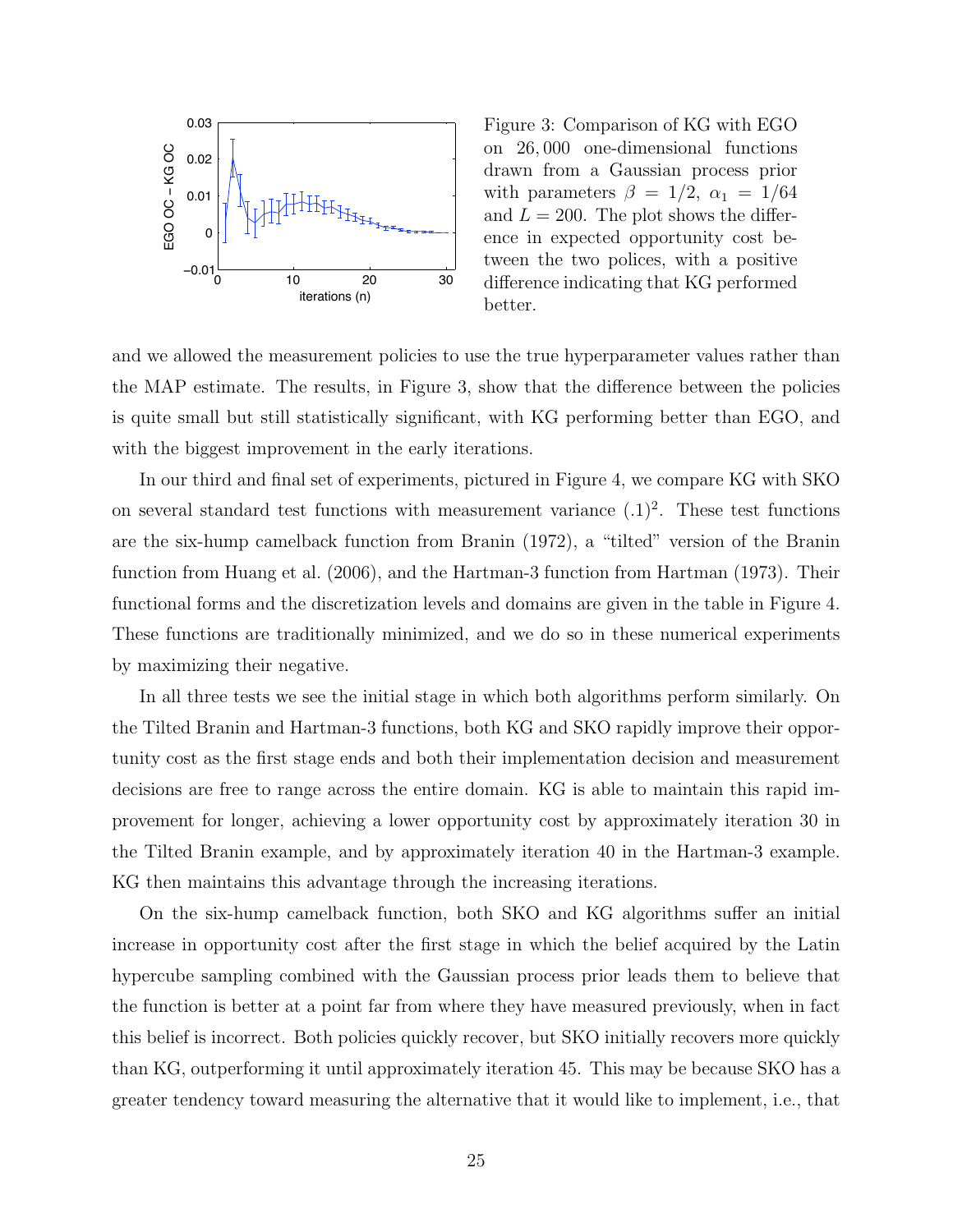

Figure 4: Comparison of KG with SKO on three standard test functions. Both policies estimated hyperparameters adaptively with an initial stage of  $2 \times$  dimension  $+ 2$  measurements. Plots show the  $log_{10}$  of the expected opportunity cost vs. iteration n at measurement variance  $(0.1)^2$  for three functions: Six-hump camelback (left); Tilted Branin (center); and Hartman-3 (right). Lines are plotted for each policy at  $log_{10}(estimated \, OC \pm 2 \times stderr)$ .

has the largest posterior mean, and this helps to correct posterior beliefs that are incorrect in the manner described. By iteration 45 KG has recovered completely and is reducing its opportunity cost more rapidly. By the larger iterations, KG is outperforming SKO.

Across these three sets of experiments, we found that KG performed well in comparison with SKO and EGO, performing as well or better than these two other policies in every situation tested except on the early iterations of the six-hump camelback test function in the second set of experiments. That KG performs well in comparison to these other Bayesian global optimization methods should not be surprising, since it is derived along similar lines but with a more complete account of the effect of a single measurement. This improved performance comes at the cost of increased complexity, however. KG requires the cross terms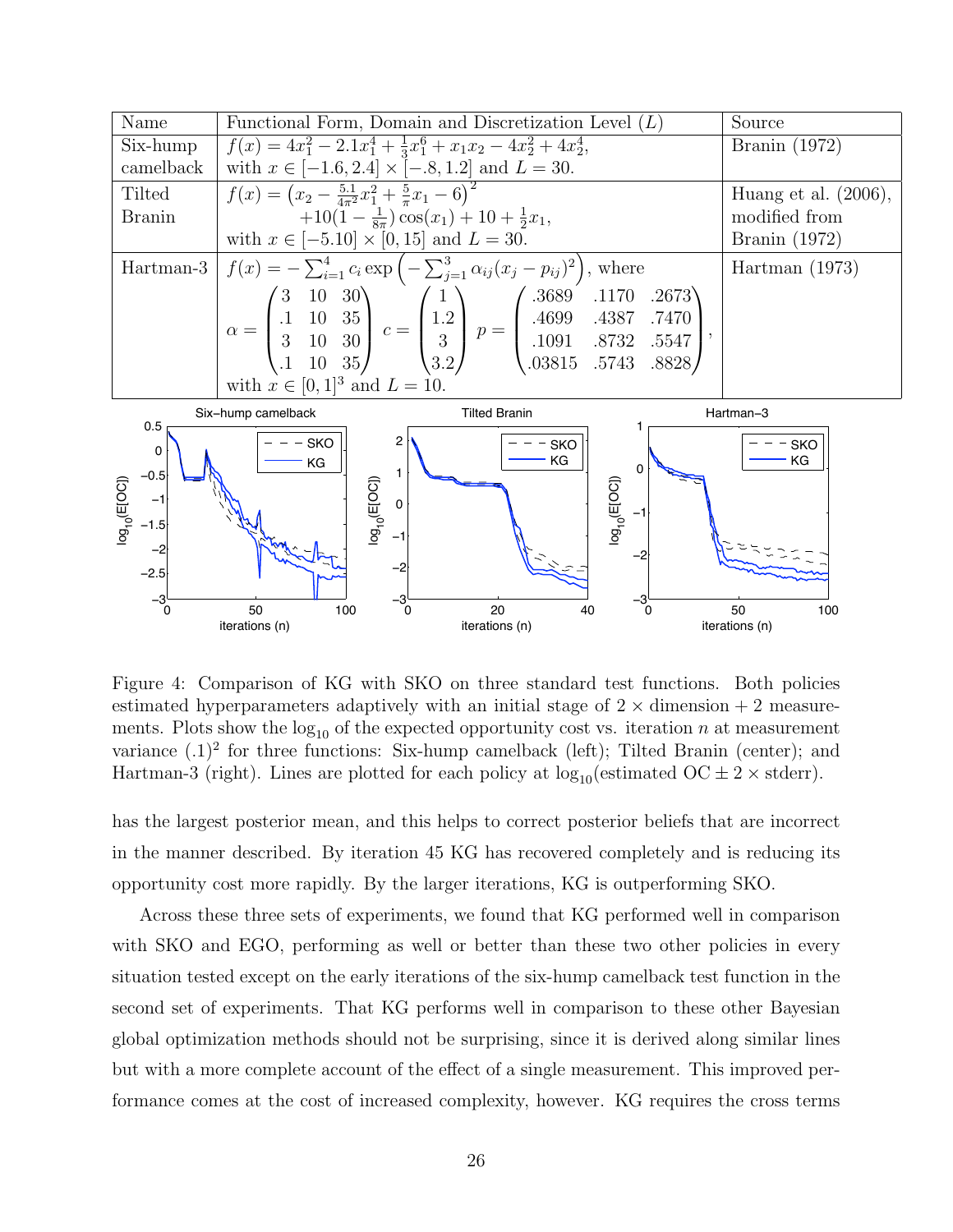of the correlation matrix, and in its current form requires discretizing the domain. These complications can dramatically increase the computational complexity of the algorithm, particularly if the discretization needs to be fine. Nevertheless, if the cost of each measurement is large enough then the computational cost of computing the KG policy will be dwarfed by the cost of measurement, and any improvement in measurement efficiency will be worthwhile.

### 5. Conclusion

In this article we presented a policy for sequential correlated multivariate normal Bayesian R&S, generalizing the policy presented in Gupta and Miescke (1996) and Frazier et al. (2008), which required that alternatives be independent under the prior, and generalizing the policy presented in Mockus (1972) that required the prior to be a one-dimensional Wiener process. We proved optimality of the general policy in certain special cases, and proved that it has bounded suboptimality in the remaining cases. The policy may be used effectively in applications with large numbers of alternatives for which the only way to achieve an efficient solution is by utilizing the dependence between alternatives, and its sequential nature allows greater efficiency by concentrating later measurements on alternatives revealed by earlier measurements to be among the best. Its discrete nature allows an exact calculation of the knowledge-gradient, avoiding the approximations used by other Bayesian global optimization techniques like EGO and SKO, and leading to improved performance in the cases tested.

In closing, we would like to suggest that the method we have pursued for solving the general multivariate normal sequential Bayesian R&S problem can also be applied to other sequential Bayesian R&S problems. Once a problem is formulated in the Bayesian framework, the only further requirement for applying a KG approach is that the quantity  $\arg \max_{x} \mathbb{E}_n \left[ \max_i \mu_i^{n+1} \right]$  $\binom{n+1}{i}$ , as in (11), should be calculable exactly or approximately in an efficient manner. For example, one could assume a different prior, e.g., a hierachical multivariate normal prior whose variances are themselves random. One might also consider objectives other than the expected value of the selected alternative, such as the expected risk-averse utility of the selected alternative, or square deviation from a desired target level. In addition, an adaptive stopping rule could be used rather than a fixed sampling budget. With these and other variations in mind, we believe that the technique of posing R&S problems within a Bayesian framework and then calculating a KG policy appropriate for that framework promises practical results for a wide variety of applications.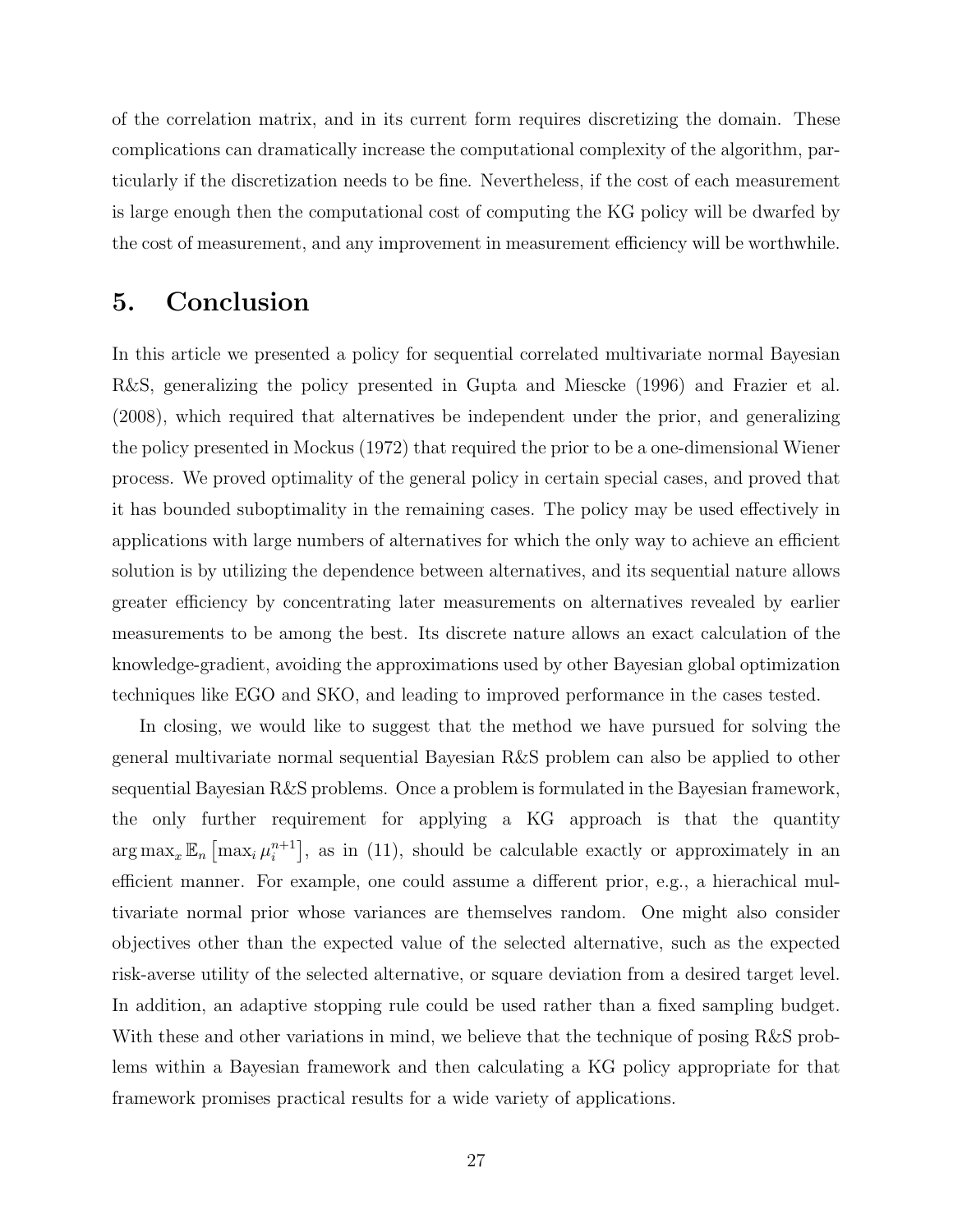## References

- Bechhofer, R.E., T.J. Santner, D.M. Goldsman. 1995. Design and Analysis of Experiments for Statistical Selection, Screening and Multiple Comparisons. J.Wiley & Sons, New York.
- Branin, F.H. 1972. Widely convergent method for finding multiple solutions of simultaneous nonlinear equations. IBM J. Res. Develop 16 504–522.
- Branke, J., S.E. Chick, C. Schmidt. 2007. Selecting a selection procedure. Management Sci. 53 1916–1932.
- Chen, C.H., L. Dai, H.C. Chen. 1996. A gradient approach for smartly allocating computing budget for discrete event simulation. Winter Simul. Conf. Proc., 1996 398–405.
- Chen, C.H., D. He, M. Fu. 2006. Efficient Dynamic Simulation Allocation in Ordinal Optimization. IEEE Trans. on Automatic Control 51 2005–2009.
- Chen, C.H., J. Lin, E. Yücesan, S.E. Chick. 2000. Simulation Budget Allocation for Further Enhancing the Efficiency of Ordinal Optimization. Discrete Event Dynamic Sys. 10 251–270.
- Chick, S.E., J. Branke, C. Schmidt. 2007. New myopic sequential sampling procedures. Submitted to INFORMS J. on Comput.
- Chick, S.E., K. Inoue. 2001a. New procedures to select the best simulated system using common random numbers. Management Sci. 47 1133–1149.
- Chick, S.E., K. Inoue. 2001b. New two-stage and sequential procedures for selecting the best simulated system. *Operations Res.* 49 732–743.
- Cressie, N.A.C. 1993. Statistics for Spatial Data, revised edition, vol. 605. Wiley Interscience.
- Currin, C., T. Mitchell, M. Morris, D. Ylvisaker. 1991. Bayesian prediction of deterministic functions, with applications to the design and analysis of computer experiments. J. of the American Statistical Association 86 953–963.
- Frazier, P., W. B. Powell, S. Dayanik. 2008. A knowledge gradient policy for sequential information collection. SIAM J. on Control and Optimization 47 2410–2439.
- Frazier, P., W.B. Powell. 2008. The knowledge-gradient stopping rule for ranking and selection. Winter Simul. Conf. Proc., 2008.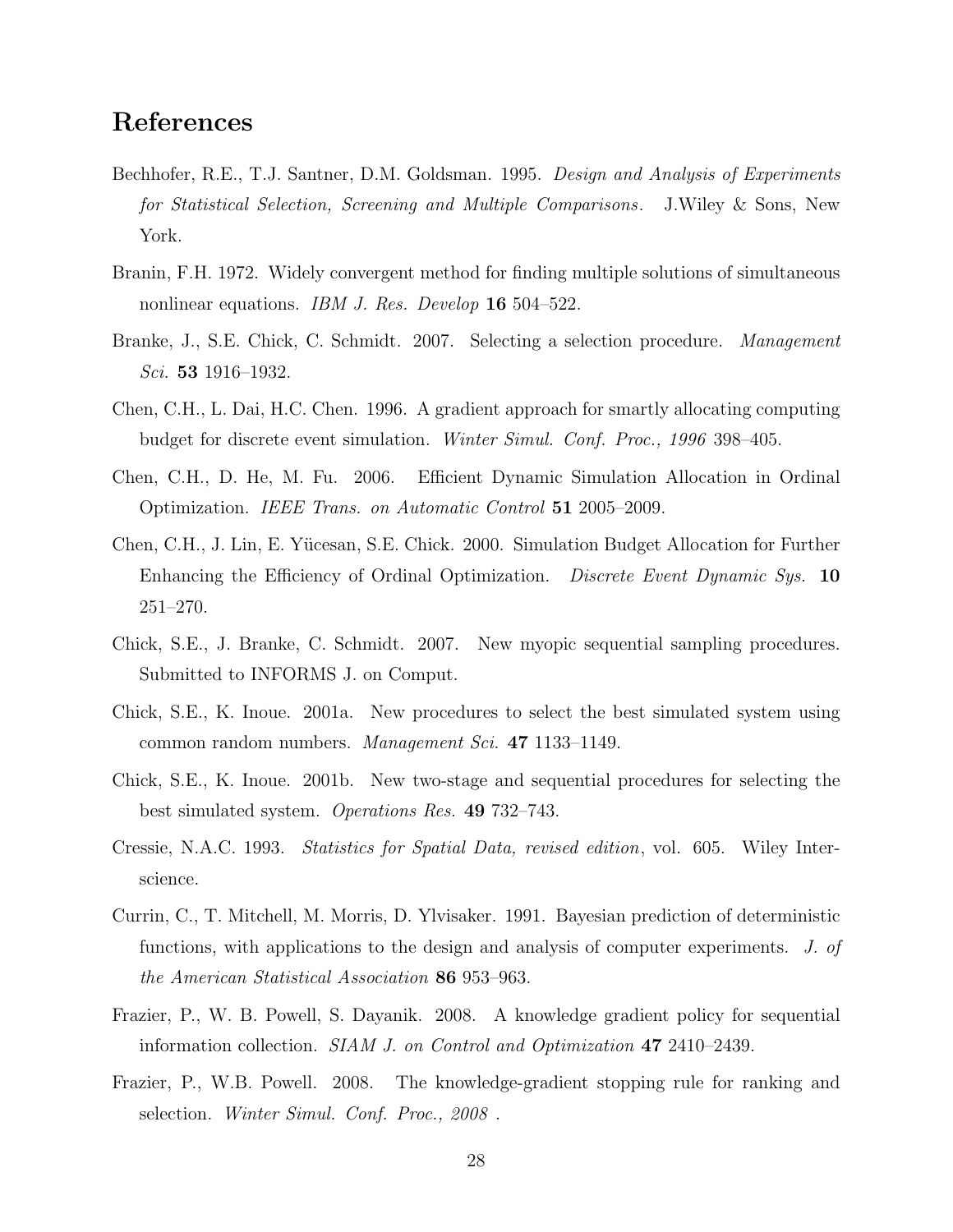- Fu, M.C. 2002. Optimization for simulation: Theory vs. practice. INFORMS J. on Comput. 14 192–215.
- Fu, M.C., J.Q. Hu, C.H. Chen, X. Xiong. 2007. Simulation allocation for determining the best design in the presence of correlated sampling. *INFORMS J. on Computing* 19 101–111.
- Gelman, A.B., J.B. Carlin, H.S. Stern, D.B. Rubin. 2004. Bayesian data analysis. 2nd ed. CRC Press.
- Golub, G. H., C. F. Van Loan. 1996. *Matrix Computations.* John Hopkins Univ. Press, Baltimore, MD.
- Gordon, R.D. 1941. Values of Mills' ratio of area to bounding ordinate and of the normal probability integral for large values of the argument. Ann. Math. Statist 12 364–366.
- Gupta, S.S., K.J. Miescke. 1996. Bayesian look ahead one-stage sampling allocations for selection of the best population. J. of Statistical Planning and Inference 54 229–244.
- Hartman, J.K. 1973. Some experiments in global optimization. Naval Res. Logistics Quarterly 20 569–576.
- He, D.H, S.E. Chick, C.H. Chen. 2007. Opportunity cost and OCBA selection procedures in ordinal optimization for a fixed number of alternative systems. IEEE Trans. on Sys. Man and Cybernetics Part C-Applications and Reviews 37 951–961.
- Huang, D., T.T. Allen, W.I. Notz, N. Zeng. 2006. Global Optimization of Stochastic Black-Box Systems via Sequential Kriging Meta-Models. J. of Global Optimization 34 441–466.
- Inoue, K., S.E. Chick, C. Chen. 1999. An empirical evaluation of several methods to select the best system. ACM Trans. on Model. and Comput. Simul. 9 381–407.
- Jones, D.R., M. Schonlau, W.J. Welch. 1998. Efficient Global Optimization of Expensive Black-Box Functions. J. of Global Optimization 13 455–492.
- Kennedy, M.C., A. O'Hagan. 2001. Bayesian calibration of computer models. J. of the Royal Statistical Society: Series B (Statistical Methodology) 63 425–464.
- Kim, S.H., B.L. Nelson. 2001. A fully sequential procedure for indifference-zone selection in simulation. ACM Trans. Model. Comput. Simul. 11 251–273.
- Kleijnen, J.P.C. 2009. Kriging metamodeling in simulation: A review. European J. of